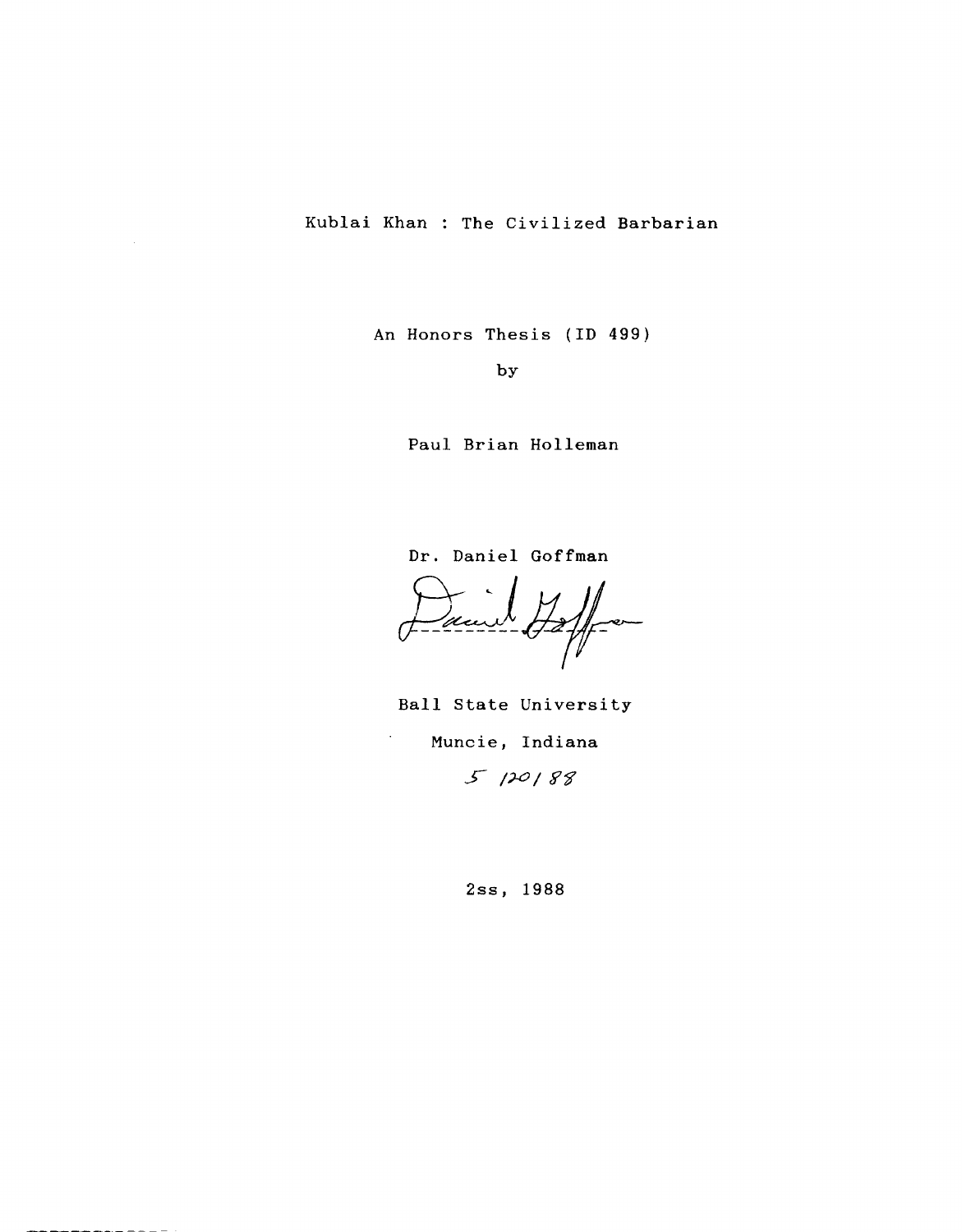# Contents

 $\frac{\zeta_{\rho} \cdot \zeta}{\zeta_{\rho} \zeta}$ 

 $\frac{1}{2} \left( \frac{1}{4} \right)^2$ 

 $\frac{\partial^2}{\partial t^2} \frac{d\omega}{d\omega} = \frac{N}{\omega} \frac{d\omega}{d\omega}$ 

 $\sqrt{2\pi}$ 

 $\frac{1}{\sqrt{2}}\sum_{\mathbf{k},\mathbf{k}}\mathbf{k}^{\mathbf{k}}$ 

| 2. About Spelling and Language 4 |
|----------------------------------|
| 3. The Pre-Yuan Mongol Society 5 |
| 4. Mothers and Mentors11         |
| 5. Pre-Yuan China15              |
| 6. Kublai Khan's Yuan Dynasty19  |
| 7. Conclusion22                  |
|                                  |
| Bibliography26                   |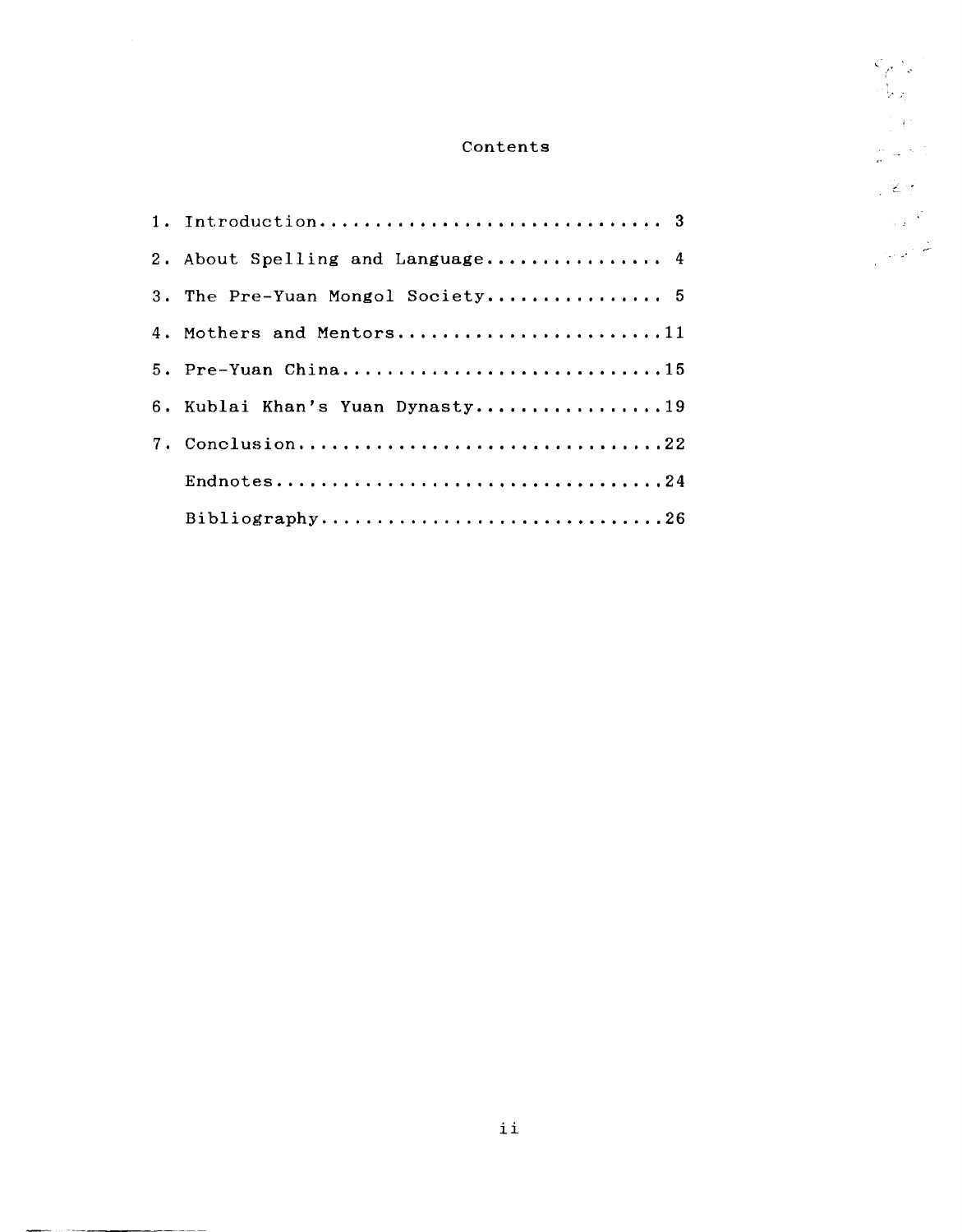### Introduction

In 1260, in Mongolia and China, a rather obscure Mongol by the name of Shih-Tsu, came to power as the supreme khan of the Mongols, and the Emperor of China. This man, Kublai Khan, consolidated Mongol power in China, created one of the greatest empires in history, and in some ways seemed to be civilized though he was from a society that has been called barbaric. His life and actions have been chronicled by many historians, and his empire immortalized by Samuel Taylor Coleridge. But how, and why, did this take place. Was this nomadic barbarian really civilized? Or was he just a clever, Machiavellian, politician? He was indeed a civilized man, educated at a young age by his Christian mother, and a Buddhist/Confucianist mentor. Cultural aspects of his society also played a role in his ascendancy to the leadership of China and his civilized nature.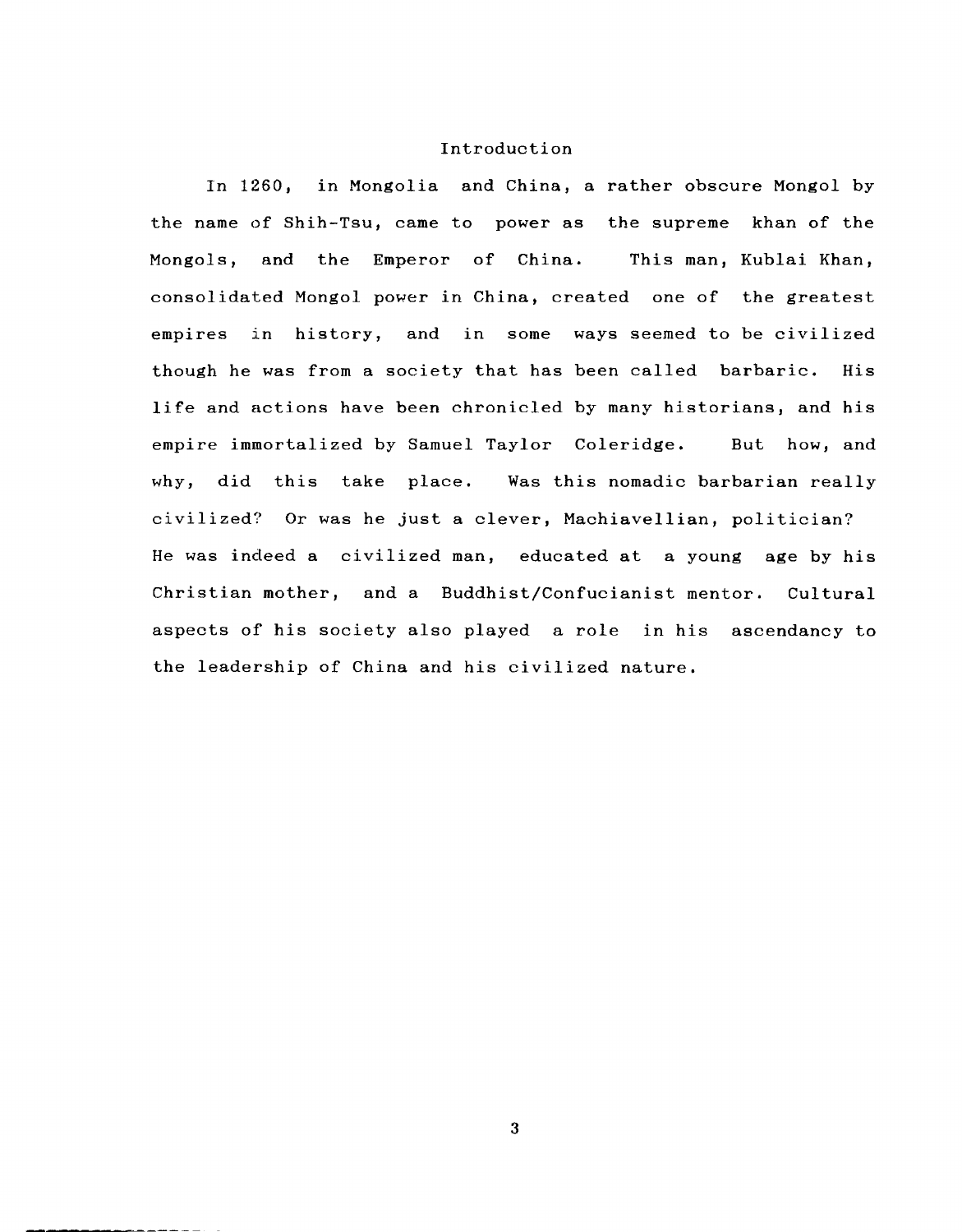## About Spelling and Language

Spellings of Mongolian proper names have varied over the years. Some of the first accounts of the Mongols list spellings such as **Qubilai, Jhengiz, Cambuluc** (Khanbalik), and Cianadu (Xanadu or Shang-Tu). I have tried to use the most modern spellings, most of which reflect the proper pronunciations of those names.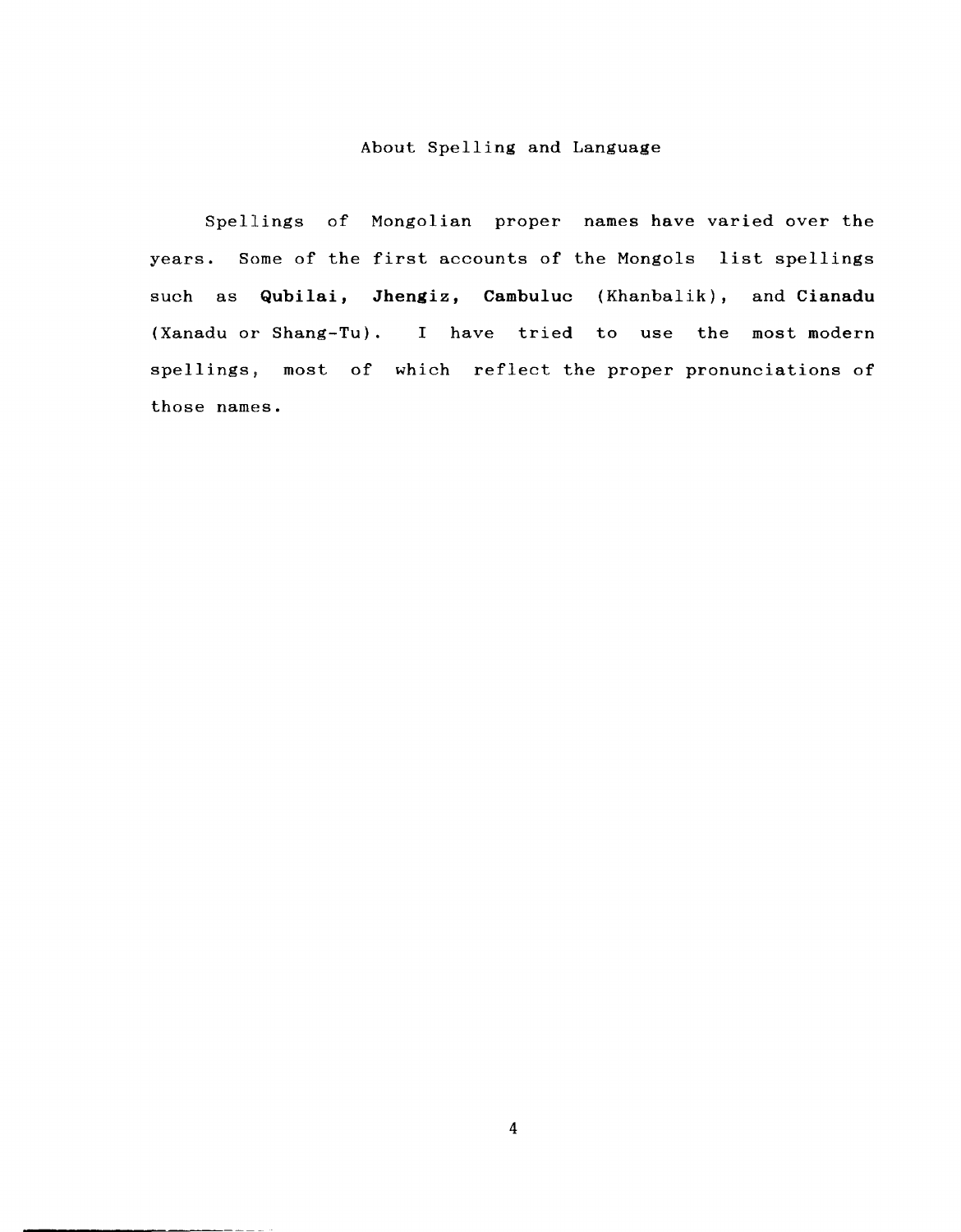#### The Pre-Yuan Mongol Society

Kublai Khan broke the norms of Mongol behavior when he came to power in 1260. He seemed to have a streak of civility that his predecessors lacked. But, to explain his apparent civility, it is necessary to look at his background as a Mongol and how it merged with Chinese society.

Prior to 1260, Mongol society was nomadic. The Mongols were primarily hunters and gatherers of the inner Asian steppes, although some did farm and domesticate animals. The hunters followed the antelope and hart herds, while the farmers planted vegetables and raised sheep and horses. However, the two had a symbiotic relationship. The nomadic hunters depended on the farmers for food, horses, and other domestic items, and the farmers relied on the hunters for commodities and protection.

The Mongols were only one of many groups that existed on the steppes, however. The nomads of these tribes hunted and traded along the Frontier Zone, the borders of China and the Western tribes. Hunting and trading were more profitable than farming. These tribes became dependent on each other for trade and thus maintained open, friendly ties. These people of the steppes included the Uighars. Mongols, the Naimans, the Paliyans, and the

Most of these tribes could trace their patrilineal lines back to common ancestors whom they worshipped. Leadership of the tribes and clans was based upon the hierarchy of the family.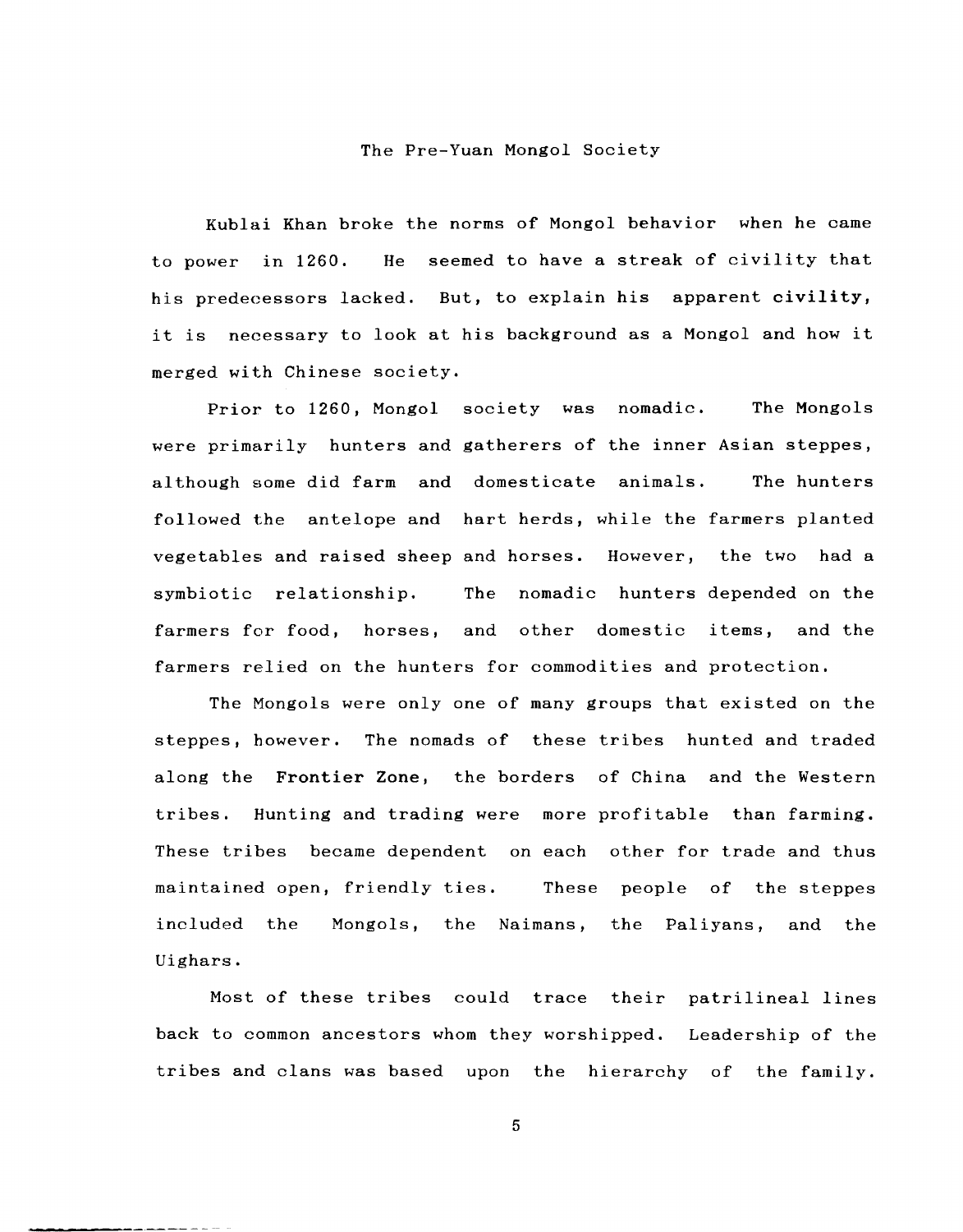The oldest father in the patrilineal line was the ruler of the clan, somewhat like the Roman pater familias. Upon his death, however, the succession went to the youngest son of his eldest wife. The Mongols were polygamous. But polygamy was more evident and widely practiced after the raids of Ghengiz began.! The youngest son was chosen because he would be able to reign longer than the oldest. There also would not be as much fighting between the son and his uncles because they too would be too old. It was important to avoid conflict over rulership if they were to have a stable system. This family organization and inheritance practice became very important in the rise of the Mongol military state: Ghengiz' 'government' and successors were all family. A family member as heir would ensure continual superiority in conquest, and would carryon the goals of the kaghan.

The common marriage practice for the Mongols was the 'levirate', a dowry system. The bride's family would give a small amount of money and the bride's possessions to the groom's family. Once the two were married, the bride was considered part of the groom's family. If the husband died the wife would still be part of the husband's family, and she would not go back to her own. She would continue to guide her children through their lives.

The Mongols were not restricted from inter-tribal marriages. In fact, it was quite common for tribes to inter-marry. It helped keep the tribes allied with each other, and in good relations.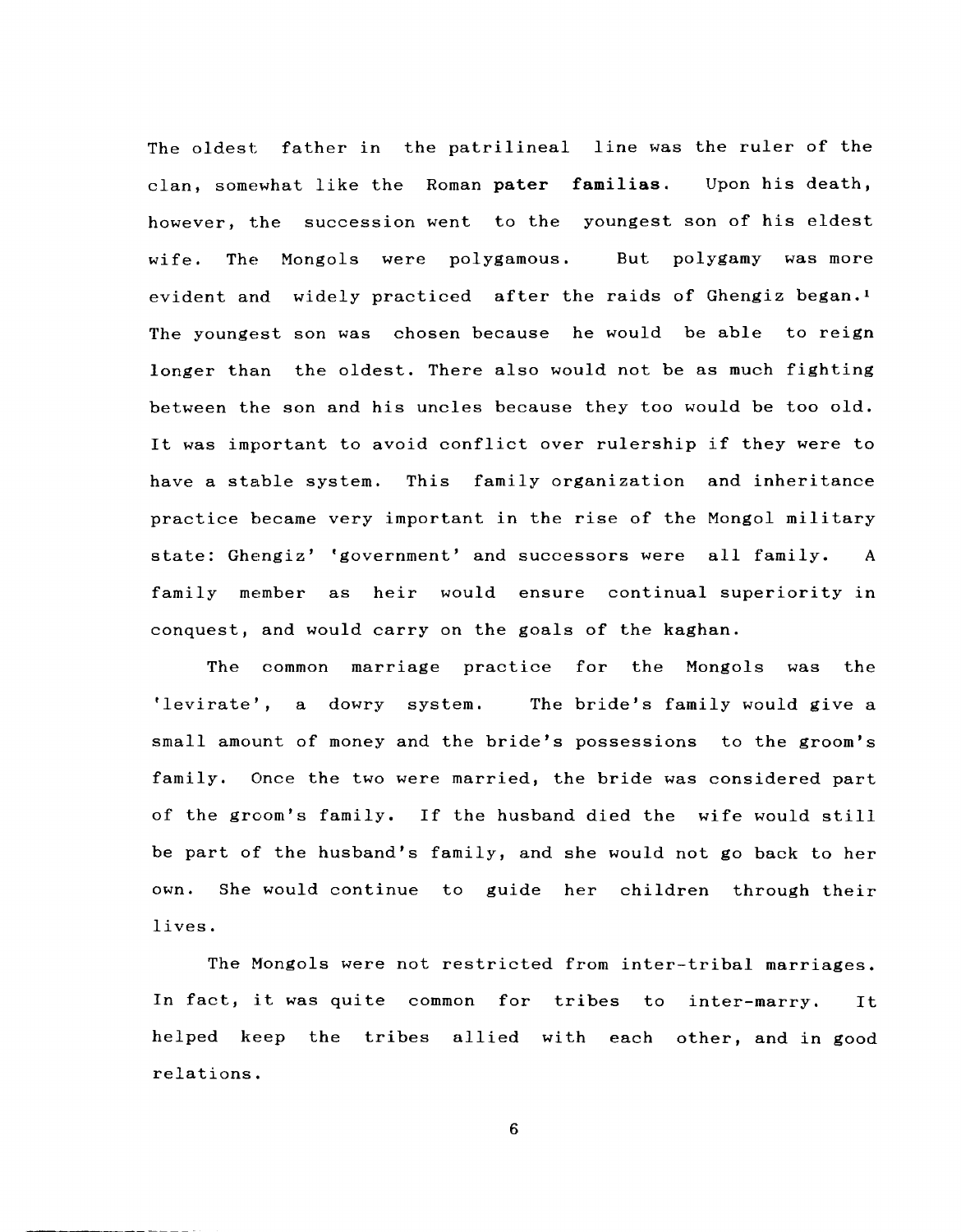There was apparently no real system of government, or bureaucracy in the Mongol society. Each family had it's own 'ruler' and hierarchy. There was no basic administration that controlled and regulated the people. Likewise, there were no administrative laws. The laws that did exist were societal, and usually pertained to family problems. It was not until Ghengiz Khan that the Mongols began to structure their system in a bureaucratic manner. Under Ghengiz, the Mongols formed a military hierarchy that operated on the advice of a council. This small council was known as the 'kuriltai'. It was necessary to set up this system so that Ghengiz' rule would be stable. Changes in trade and tribal relations due to Ghengiz' conquests, and the need for stabilization and legitimacy in that system, made it necessary to rule with a governmental hierarchy.

At the top of the hierarchy was Ghengiz as kaghan, the supreme leader, or Khan. Below him were field generals that he appointed to different locations around the Asian world. they would regulate the provinces that they conquered. There, Below the field generals were a host of lieutenants and 'enlisted' men, the majority of whom were expertly trained archers. Most Mongol men were in the army. The settled, domestic Mongols stayed near the capital of Karakhorum with their families. While the kaghan conducted and ruled the massive army, the kuriltai conducted public affairs. These public affairs included taxes, laws the Khan might hand down, trade and commerce.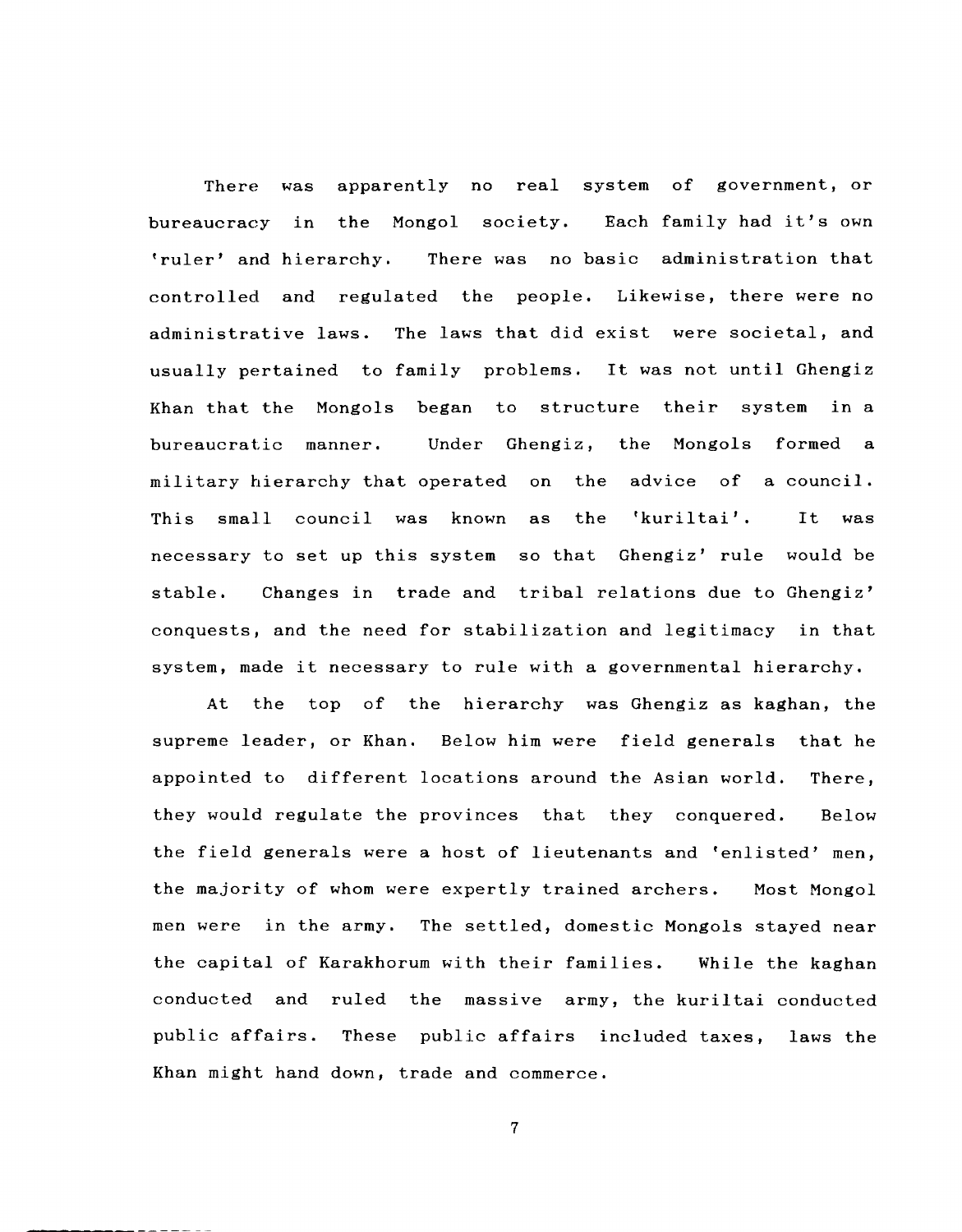One interesting practice of the military was that none of the soldiers were paid for their services. Even the officers and high generals were not compensated. Yet, they remained fiercely loyal to their commanders. The Khan was seen as the supreme benefactor. He provided food, clothes, and shelter for all his men and their families. This system was based on the tradition that the nomadic leaders handled all the affairs of the hunting and trading parties. The kaghan was also a father figure who took care of all the needs of his family. In this case, the family was his troops. This tradition would explain the allegiance to the khan, because to stray from the khan was to go hungry, naked, and exposed to the elements. Retreat or cowardice was punishable by death. A good Mongol soldier supported the Khan and the cause. Marco Polo emphasizes the point of the supreme benefactor when he explains how Kublai Khan would give every single soldier a new robe at each monthly feast.2 Marco tells us that Kublai did this to demonstrate his role as supreme commander, in the tradition of all kaghans.

The military had control over all aspects of Mongol society. Even in peacetime, the Mongols were under military orders. Under Ghengiz, and his successors (Tolui, Ogedai, Guyuk, and Mangu), the Mongols were constantly waging wars against neighboring tribes for booty, and glory. For the soldiers it was booty to pay for their services, and for the khan it was the glory of conquest. It was a chaotic era for the Mongols, even though it was also glorious and triumphant. The Mongol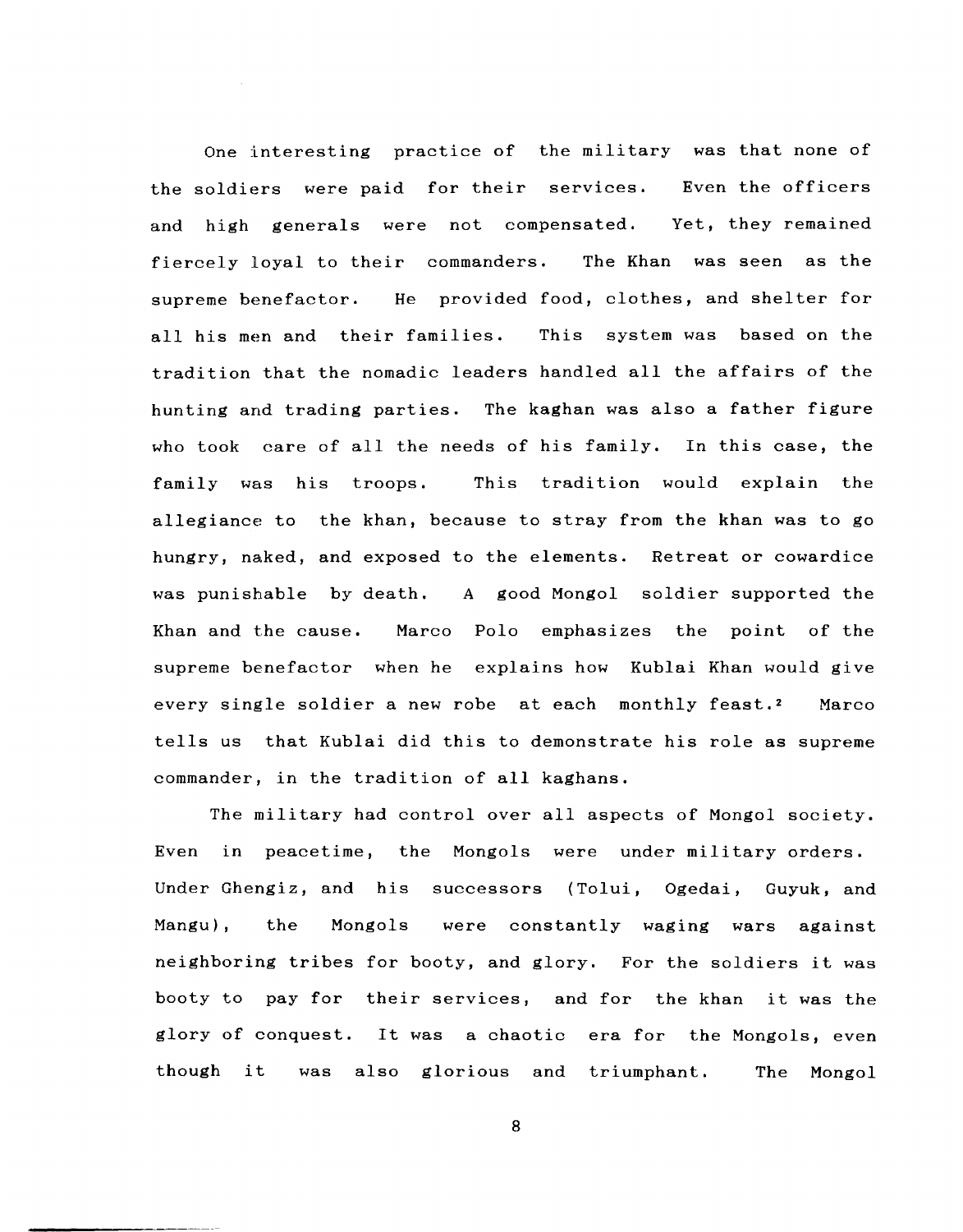conquerors left their subjugated states in shambles. <sup>3</sup>

Ghengiz Khan's rise to power not only changed the ruling structure of Mongol society but also affected marriage practices. Conquest usually led to booty, and for the Mongols one item of particular interest was a war-bride. The Mongols began to take women from the tribes they conquered and make them their wives. Some Mongols, mostly field generals, collected quite a harem. After 1210, the levirate was only found in the settled areas, and sometimes not even there. found no profit in giving their daughters to the Mongols. The Mongols, in their quest for superiority would take what they The surrounding tribes would have wanted anyway.4 The war-bride system helped to legitimize their claims at a tribal level. Once Ghengiz had conquered the Naiman tribe in 1206 and taken daughters of the Naiman ruler, the ruler pledged allegiance to the Khan and promised support.<sup>5</sup>

As time went on, inheritance seemed to rest not just on the youngest son of the eldest wife anymore. The khans became more and more concerned with competence and stabilization. They needed a competent man who could consolidate, stabilize and organize the Mongol Empire. However, the eldest wife still retained much power after her husband's death. Also, the next ruler was still selected from her sons. Between 1206 and 1241, a rift developed between Ghengiz's two sons: Tolui (Kublai's father), and Ogedai. The Kaghanship went to Tolui originally, but he abdicated feeling that Ogedai was better for the job. Perhaps he was overwhelmed by the obligations and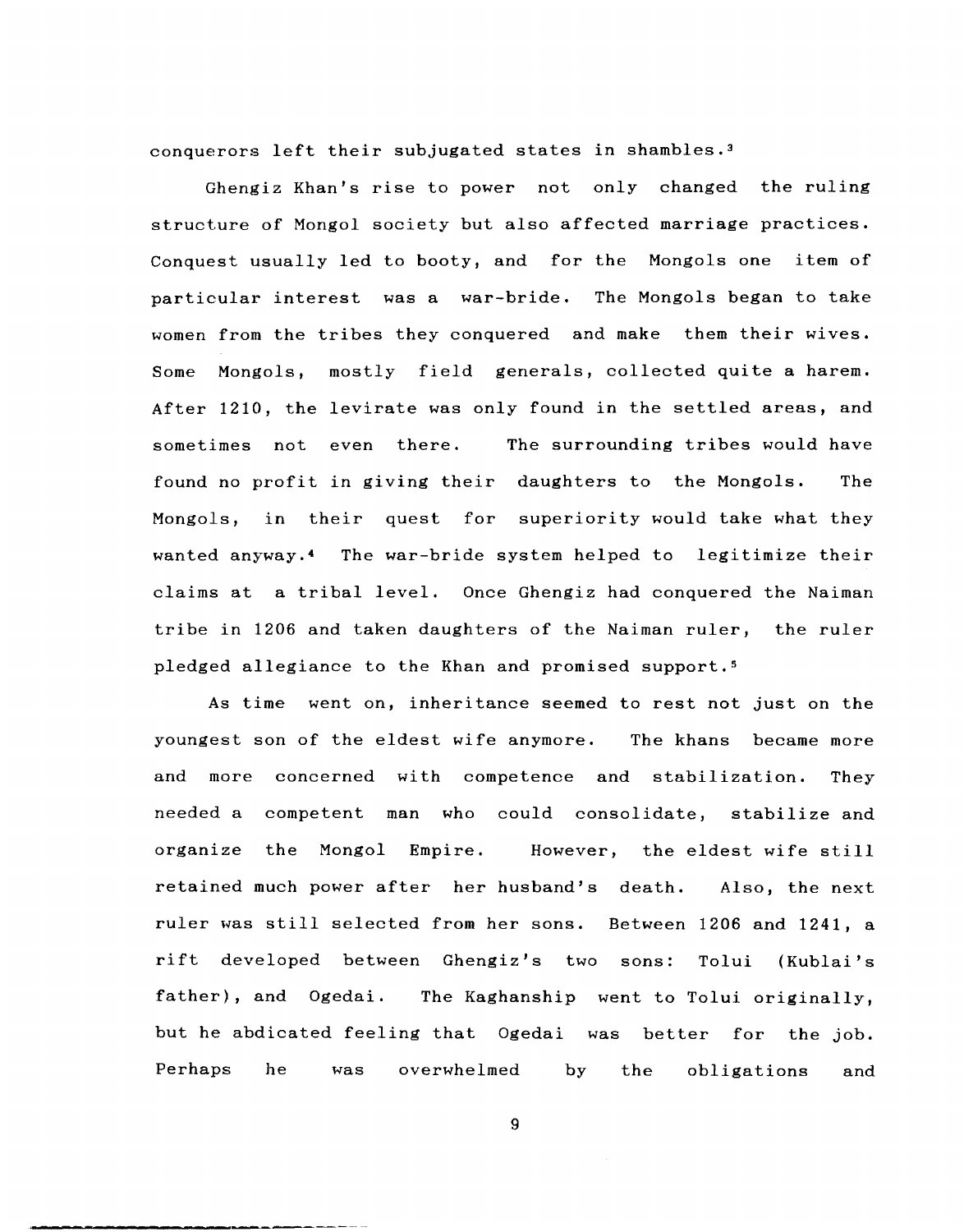responsibilities created by Ghengiz' conquests.<sup>6</sup> Guyuk, one of Ogedai's sons, succeeded Ogedai with no contest from the House of Tolui. But, after Guyuk's death, Tolui's family felt their original claim should be honored. Mangu Khan, youngest son of Tolui and Sorghaqtani, took the reins of leadership. The House of Ogedai had no real objections to Mangu since they had taught him most of his skills anyway. But, the critical point came when Mangu died in 1259. Sorghaqtani supported Kublai, rather then her youngest son Arik-Buke. Sorghaqtani had become close to Kublai as she taught him her beliefs during his childhood. 7 The youngest son practice was no longer a standard, so Arik-Buke could not claim that over Kublai. The original rights had been with Tolui, and since Sorghaqtani was Tolui's eldest wife, she seemed to have control. Even though Tolui had not reigned long and the House of Ogadei had been in control, Sorghaqtani had great influence. Not only was she the mother of Mangu, and the husband of Tolui, but she was also the principal Naiman pawn piece, captured by Ghengiz and the symbol of loyalty from the Naimans. Her voice was heard, and she was able to sway the Kuriltai. Because of this control, she was very influential in Kublai's ascendancy. Sorghaqtani also was influential in another way, by teaching him the ways of her religion.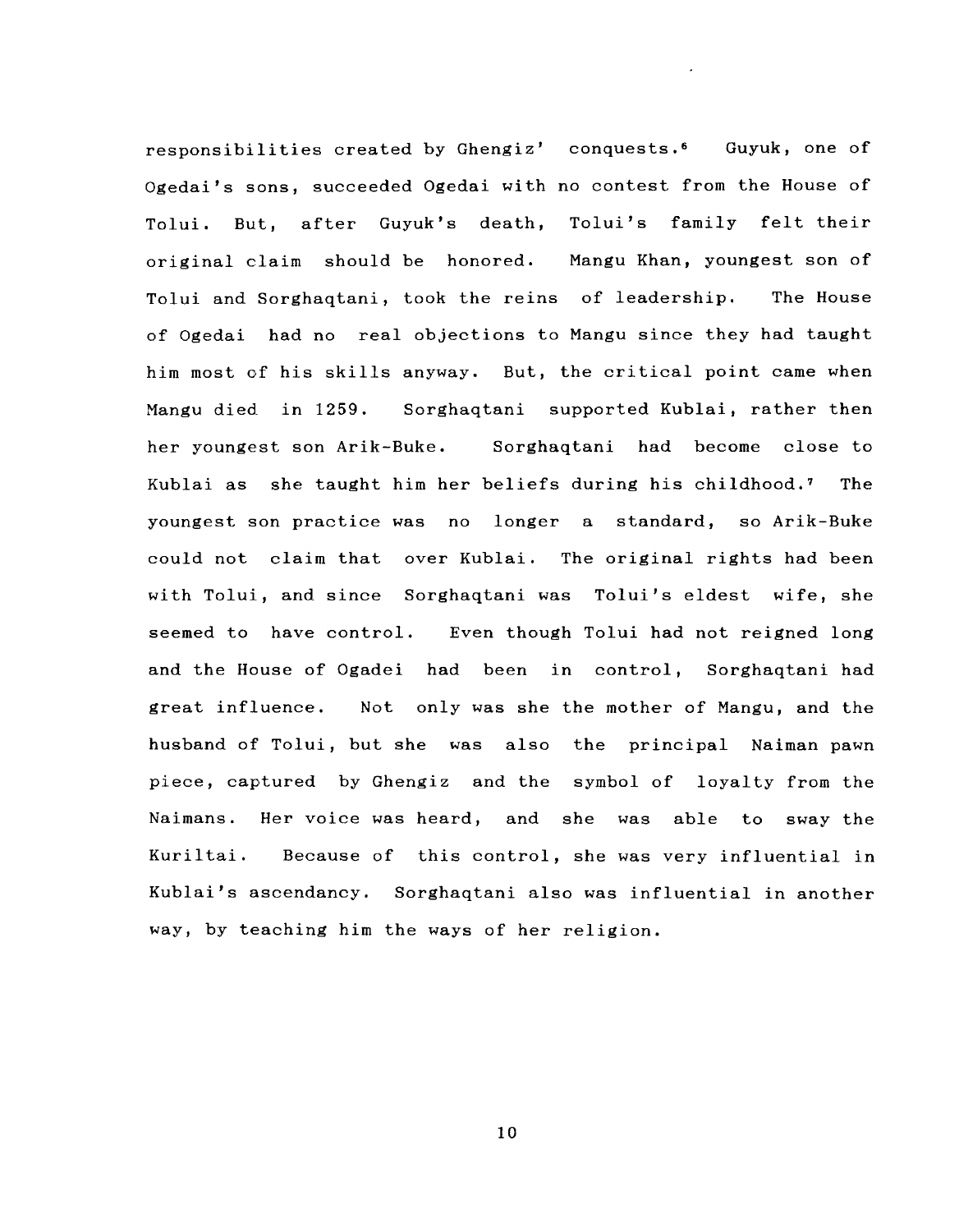### Mothers and Mentors

Kublai's mother, Sorghaqtani, had been the daughter of a Naiman ruler. The Naiman tribe, was Nestorian, a sect of Asian Christianity. maturing enabled her to teach him Nestorian beliefs. Perhaps The close relationship they built while he was she saw in him the qualities of Nestorianism that would make him a great leader. It is believed by many historians that she helped enlighten her son on Christianity, which is evident in Kublai's actions after his ascent to the kaghanship in 1260. These teachings include religious tolerance and social charity, which Kublai demonstrated during his reign.

The Kestorian church originated out of East Syria as an offshoot of the Byzantine Orthodox church, which itself was deeply rooted in Western Christian ideals. The Nestorians brought these ideals taught by Jesus Christ, and notions of the trinity, to the Orient through the Middle East. For the Mongols of Ghengiz' time, the Nestorians were the key to keeping the Muslims from completely taking over the Middle East, though some converted to Islam.<sup>8</sup> For Kublai Khan, the Nestorian church was a positive influence in foreign relations. The Nestorians were trapped between two religions, and two cultures. On one side were the Muslims who thought of the Nestorians as infidels. On the side were the Buddhists with their  $seemingly$ supernatural ideals. They had to be tolerant of the Muslims to exist, for the Muslims were a much larger group.9 But, the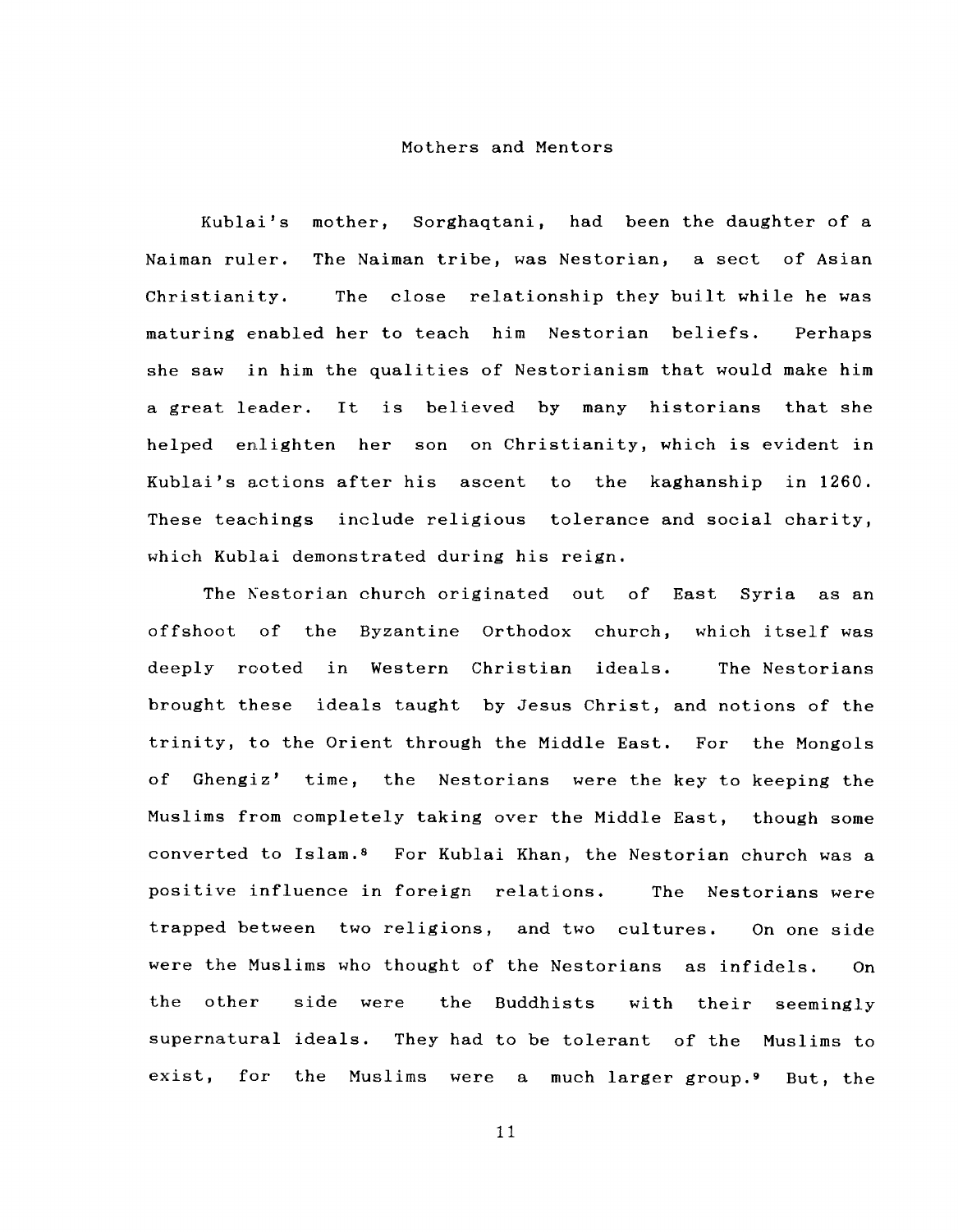Nestorians were also tolerant by nature, since they were an offshoot of the Byzantine form of Christianity that promoted open relations with other religions.

Buddhism had gradually worked its way into the Asian scene and was becoming a prominent religion in China during the 1100s and early 1200s. This religion consisted of the teachings of the man-god Buddha who preached neutrality in life by way of the eight paths. knowledge, right truth, and right-care-and-concern. Buddhism The eight paths included right-mindedness, right also preached unity, a key factor in the simultaneous emergence of Confucianism. Buddhism and Confucianism were able to link because of their similar interests in unity, harmony, and neutrality. Buddhism was also able to accept Christianity since it was as much a philosophy as a religion. This philosophy was able to assimilate other gods and religious ideas.

As a young man, Kublai was guided by a Buddhist/Confucianist mentor, Yao Chi, who taught him the importance of neutrality, patience, and tolerance. It is evident from Kublai's actions during his reign that he did hold to these philosophies. Kublai often asked for aid from Muslims when he didn't trust Christian advice, and used Christian help against the Muslims.<sup>10</sup> He balanced the two and played the neutral mediator. In fact, Kublai was "at all times performing a skillful juggling act with the four principle religions" of Buddhism, Christianity, Islam, and Judaism.<sup>11</sup> The fact that Kublai was trained in Buddhist and Confucianist neutrality by Yao Chi, helps to explain why Kublai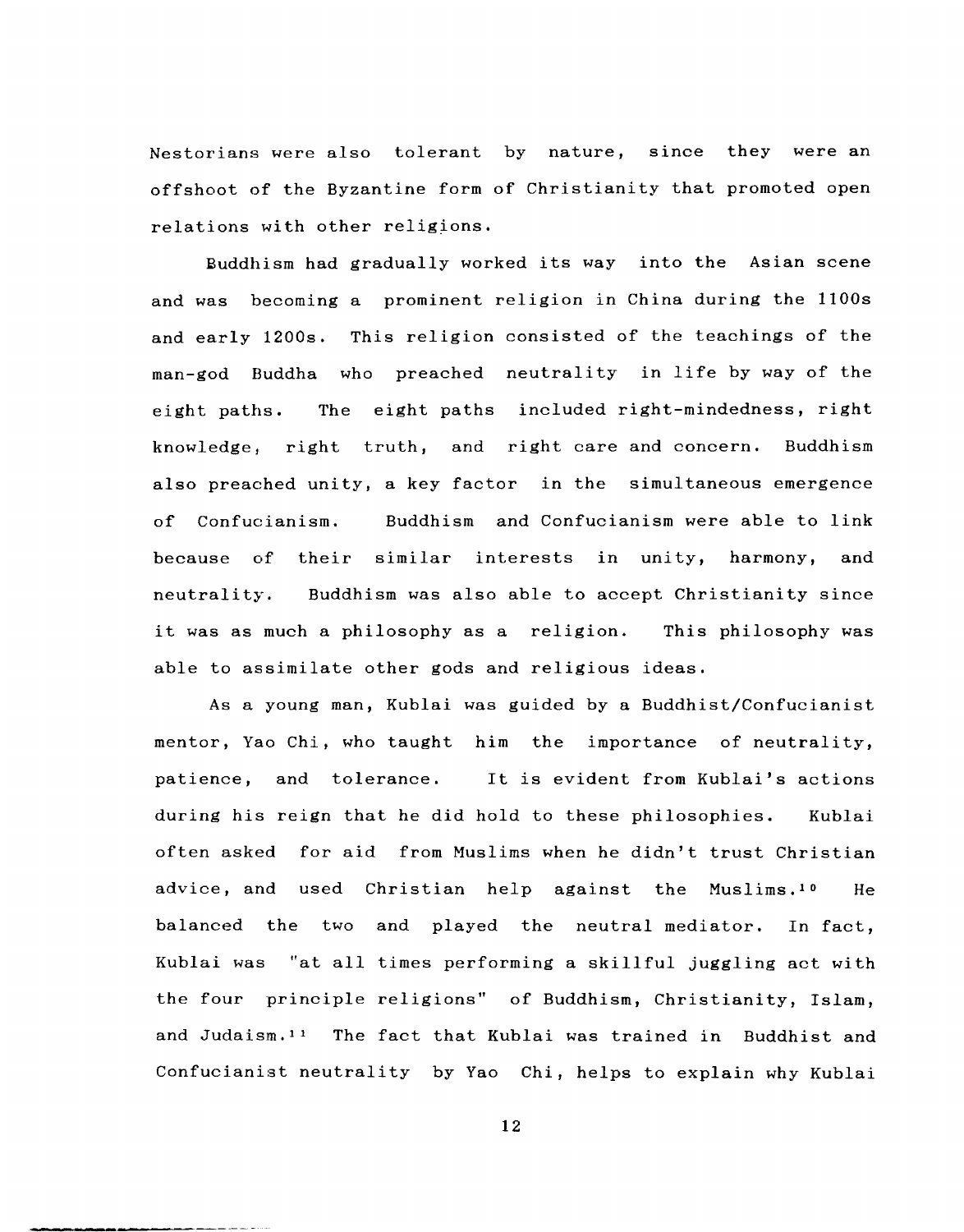took such an interest in the welfare of his people and accepted foreigners in his realm. It also helps explain why the people of China accepted Kublai. Most Mongols professed Buddhism, but did not have the extensive training that Kublai Khan did, since they were more concerned with conquest and waging wars.12

The Nestorians and the Buddhists during this time period seemed to ally.13 Muslims increasing, The Nestorians found the intimidation of the so they turned to the Buddhists. The Buddhists, able to envelop other religions, accepted them. The Buddhists also considered the Muslims enemies for two major reasons: the Muslims were slowly seeping into the Chinese culture trying to convert everyone; and the Muslims considered the Buddhists infidels and treated them as such. Also, the Tibetan priests were beginning to promote Neo-Confucianism, which was being accepted by the Mongols in conjunction with Nestorianism. It seemed natural that the two should work together.

Kublai Khan combined his knowledge of Nestorian Christianity and Buddhism to strengthen his leadership. The two religions complemented each other: social awareness in Nestorianism, neutralism in Buddhism; tolerance and patience in both. Under Kublai Khan, the poor of China were provided for. Sometimes they were fed from Kublai's own personal granaries. <sup>14</sup> Kublai set up many social welfare programs such as government land acts, and agricultural reforms that helped the peasants economically, and helped them forget the tyranny of the Sung.<sup>15</sup> He created tax laws that helped the people by restricting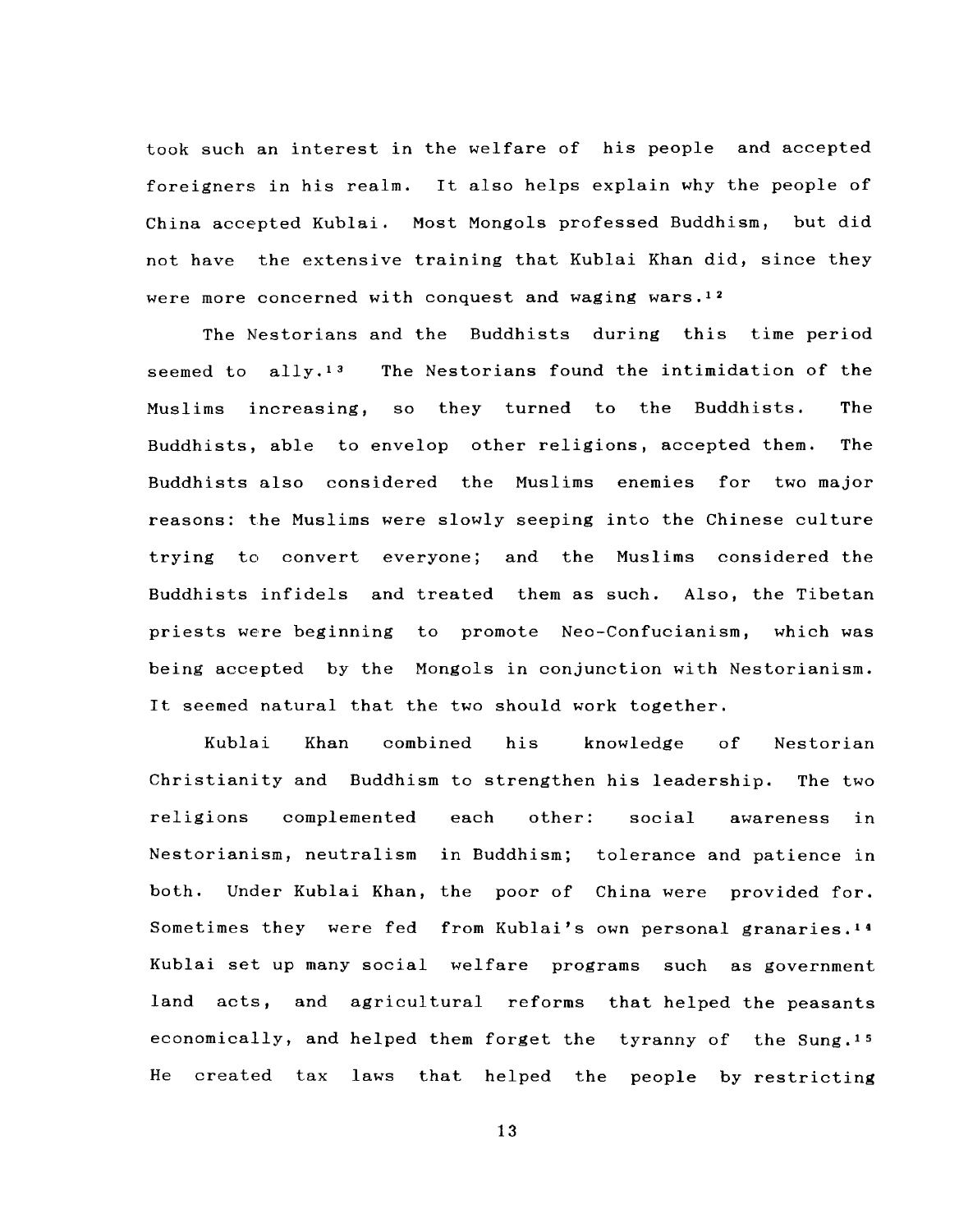taxation in desperate times. He also tried to unite all sects in China, both religious and political, into a balanced whole that could function effectively, and struggled to create a sense of harmony for the people of China who so desperately needed it.

Some might question whether Kublai's actions were truly acts of kindness and love for his subjects or simply Machiavellian tactics. Kublai was a Mongol raised in the nomadic tradition, knowing full well that the Mongol goals were superiority through conquest, not politics. It must be understood, however, that Kublai did not simply attend a seminar on the politics of religion. He spent his whole childhood and early manhood rigorously learning the beliefs and teachings of his mother and his mentor, who were both strongly dedicated to their faiths. Nestorianism and Buddhism/Confucianism were not merely policies, but were complete religions within themselves, both complementing each other in Kublai's education and helping him realize that he did not have to be a barbarian to be a great Mongol leader. Through these teachings he could create effective policies to help revive a stricken society and culture: China.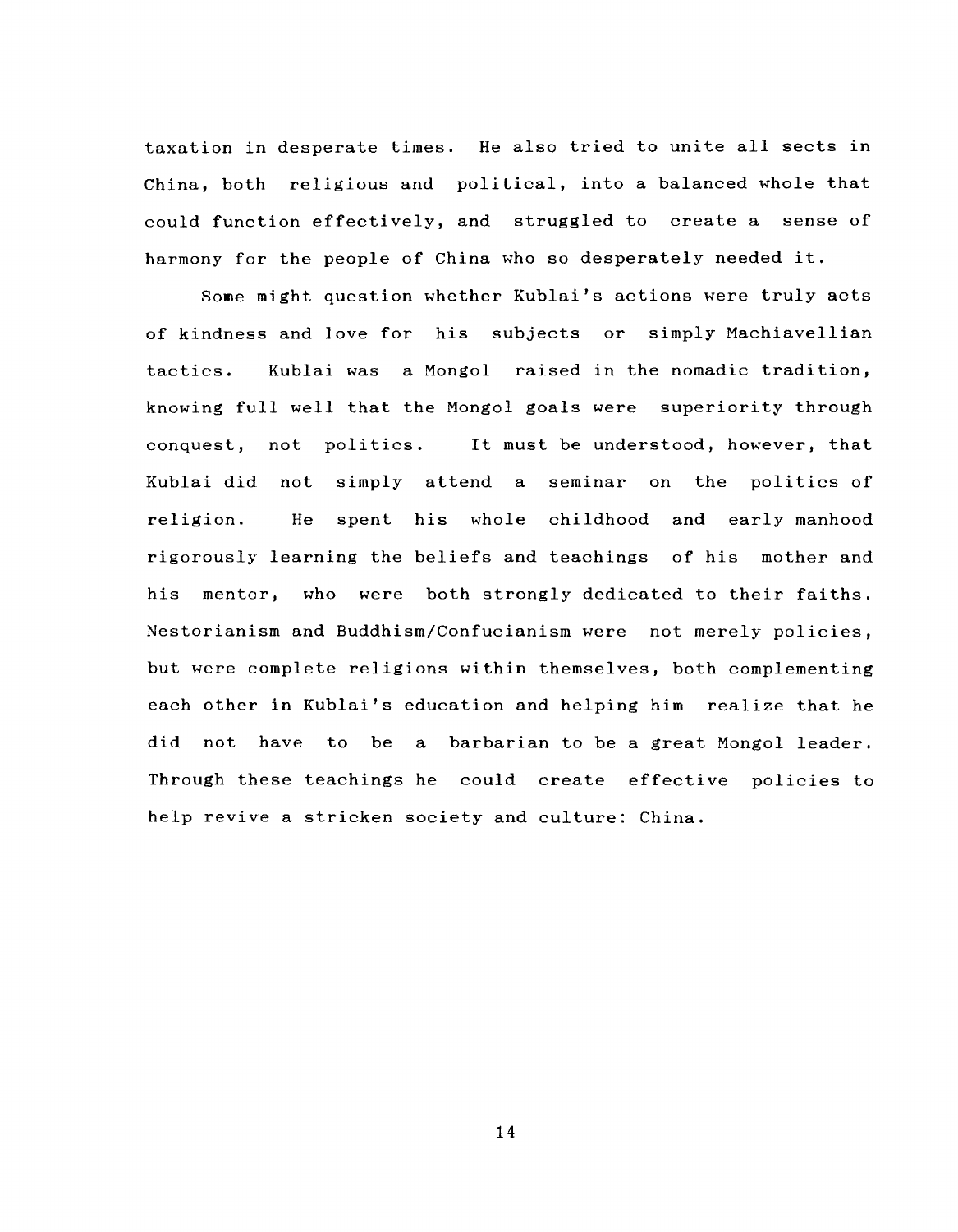# Pre-Yuan China

For thousands of years China had existed within a cyclical history. Each cycle contained three periods. The first period consisted of reform and progress with the coming of a new dynasty; the stabilized second established that particular dynasty and conditions within the already existing administration; and the third period ended the cycle in decay, rebellion, and need for change. Then a new dynasty would rise to abolish the old. But through the whole process, from one dynasty to another, the government and administration always stayed the same; an empire controlled by one man, and a hierarchic, bureaucratic administration. The Chinese had created a vast network of agencies and offices that controlled every aspect of life. The emperor of the new dynasty was put into his position by the Mandarin class. The Mandarin class was a group of aristocrats who got into their government offices through a series of examinations. No matter who the emperor or the dynasty was, this class remained the same. For there to be a revolution, it would have to come from this class. This class tended to represent the people, so there were rebellions but never revolutions. There were agencies for everything from inspection and control of farms to ceremony operations. The administration developed a set of codified laws that covered everything from brawls to murder, and stipulated the punishments for each.<sup>16</sup>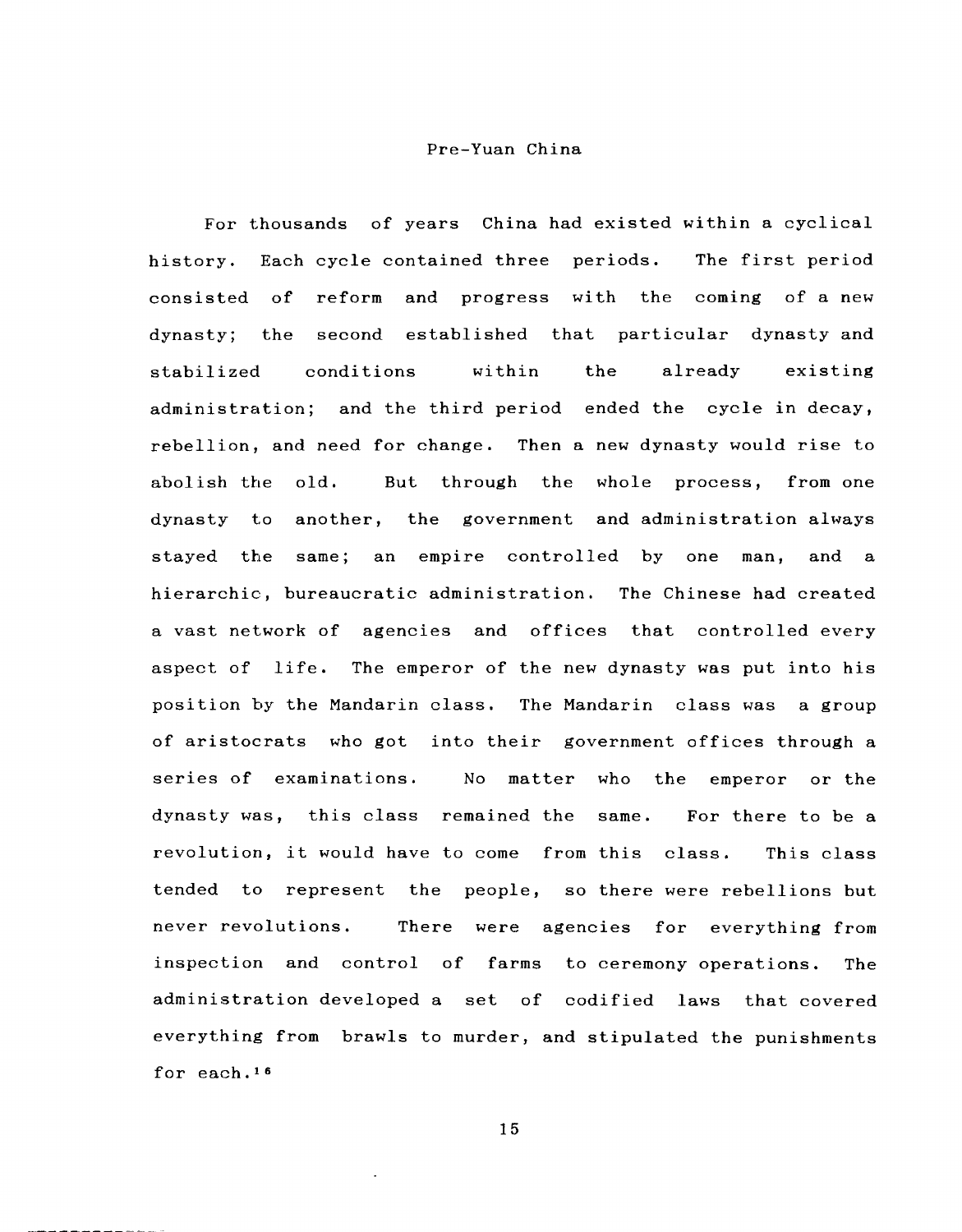When the Mongols began their raids, it was the Sung Empire that ruled in China. However, the Sung were losing power, and the period of decay had already begun. The Sung were failing to keep the economy (namely trade) stable, and the Mandarins happy. The peasants and the Mandarins were anxious for a new dynasty.

The Sung had reduced their power to mere tyranny. Their network of agencies were corrupt, often taking more tax than the emperor called for and pocketing the difference. The Sung emperor had provided for his governors. But the emperor was embroiled in wars with Mongols and Muslims, losing control by the day. Thus the provincial governors had to take control of the provinces themselves to maintain income and the economy of the areas. These governors, however, found that now they could do anything they wanted without reprimand, and often did. The emperor himself seemed to have no compassion for the peasants and their hardships. But the emperor really had no choice, for he was fighting a continuing battle against the Mongol barbarians, and it took a lot of money to keep the fight up. The only way to pay for the war was to tax the Chinese peasants heavily. The Sung were rapidly losing popularity with the people because of the taxes, and the harsh treatment the people were receiving from provincial governors, and members of the army. The idea of unity was lost, since each provincial governor basically ruled his own little country. Unity, held sacred by Buddhists and Confucianists alike, was practically non-existent. Without it, the emperor lost control of the people's hearts and minds in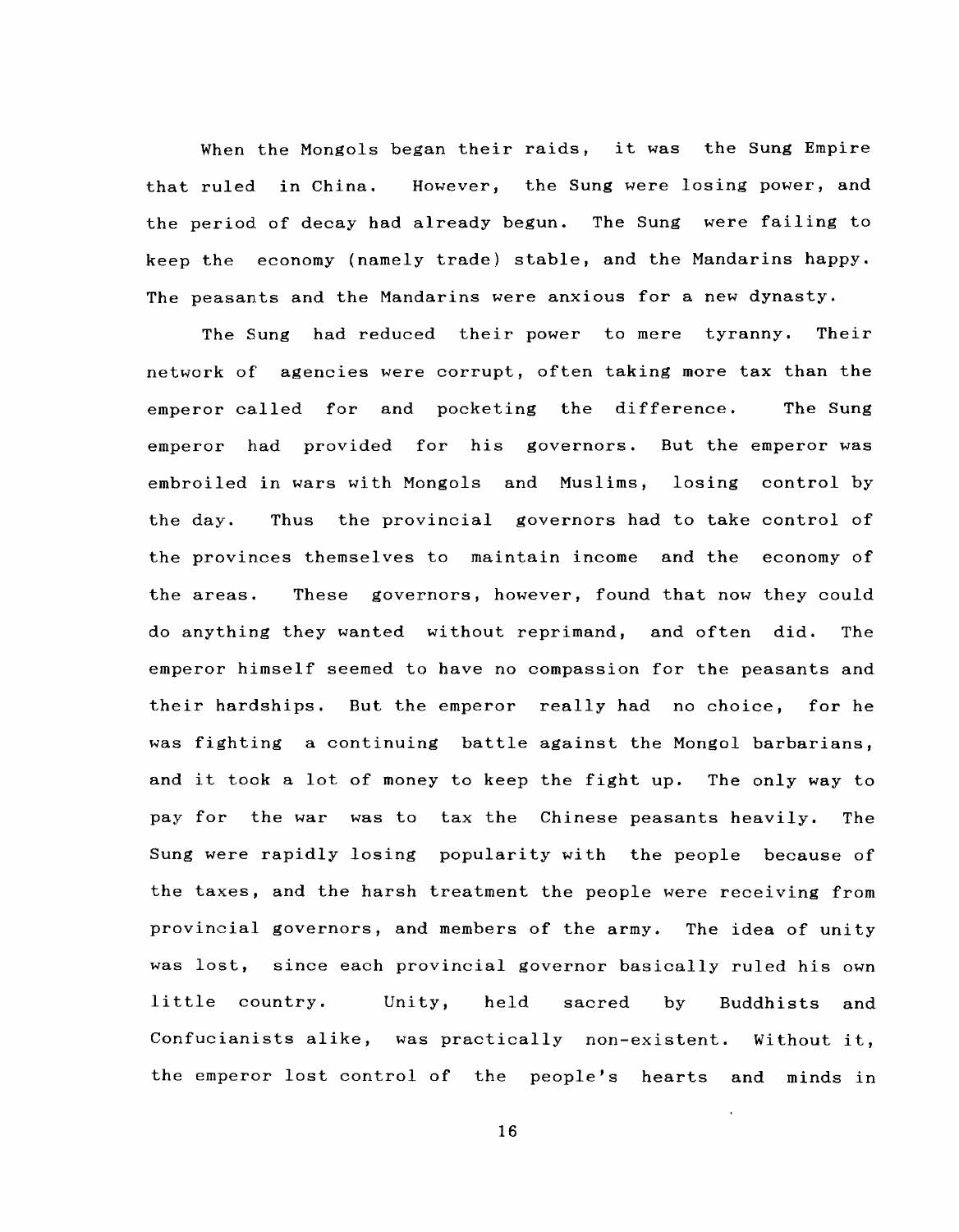those provinces, and the legitimacy to govern effectively.

For Kublai Khan, it was easy to assimilate into the Chinese administration. The Mongols were without a bureaucratic system like the one in China. They needed a government to help them consolidate their power to rule the conquered tribes they had raided, and to govern their devastated provinces. 17 Around the northern borders where the Mongols had raided, the Sung governors were often killed in an attempt to rid the area of any Sung influences, and make it easier to gain the loyalty of the peasants. The Mongols, however, did not always stick around to set up new leadership systems, because they were mainly interested in booty and glory. Therefore, those provinces had no way to reorganize or rehabilitate. The trade and commerce of these provinces was completely destroyed, stolen away by the Mongols.<sup>18</sup> The Mongols had control of many provinces, but didn't have the motivation to correct problems, nor the administrative system to do so. Kublai saw the Chinese administration as the best way to consolidate this new property, and the Mongol power within. With the help of the Mandarin class, who were anxious to see China's trade and political system revive, both sides would benefit.

Religion in China was changing. Confucianism was on the rise. people, since it taught unity, and harmony, which the Chinese people were anxious to have. The Tibetan priests found that The teachings of Confucius were becoming popular with the Confucianism and Buddhism could be used together. They both held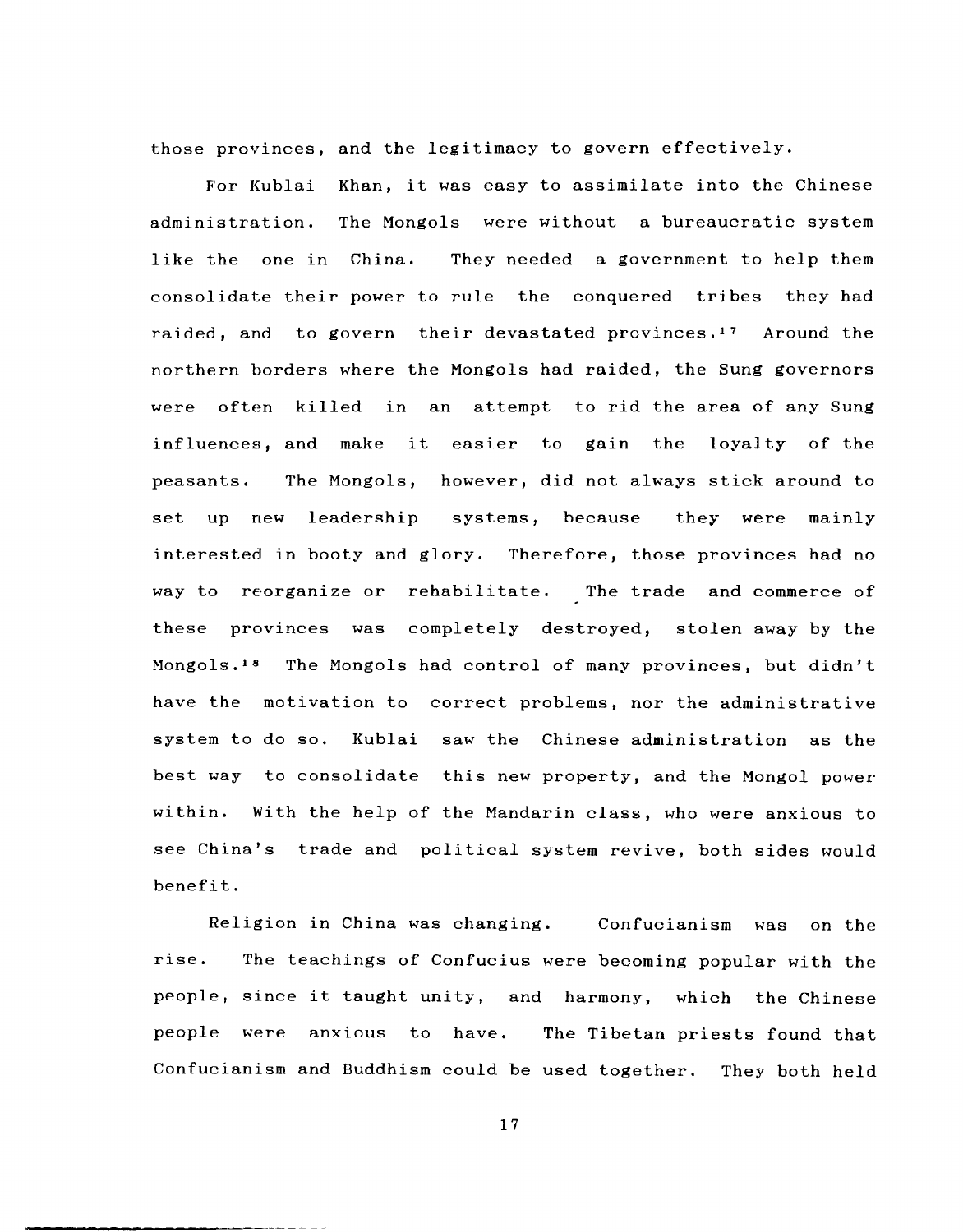common goals of neutrality, unity, and harmony. The differences seemed to lie within interpretation and specific goals. While the Buddhists stressed neutrality, the Confucianists emphasized unity, especially among family. The Confucianists, however, were more practical, concerned with every day life.

These Tibetan Priests, and others who followed them, became the Neo-Confucianists, using the beliefs of both the religions, somewhat like Kublai's mentor Yao Chi. They combined Confucian practicality with Buddhist religious fervor.

Kublai's knowledge of this area, and the fact that the Mongols accepted this religious attitude, helped him to relate to the people of China who were accepting the new religion quickly.

As for the administration, Kublai merely renamed several of the agencies of the government, and expanded their tasks. 19 The Sung agency for sciences which was practically non-existent due to the decline, was made into three agencies of Astronomy, Medicine, and History.2o Most of these agencies were used to keep the Khan informed and educated. The Mongols found what they needed in China, and the Chinese found what they needed in Kublai Khan.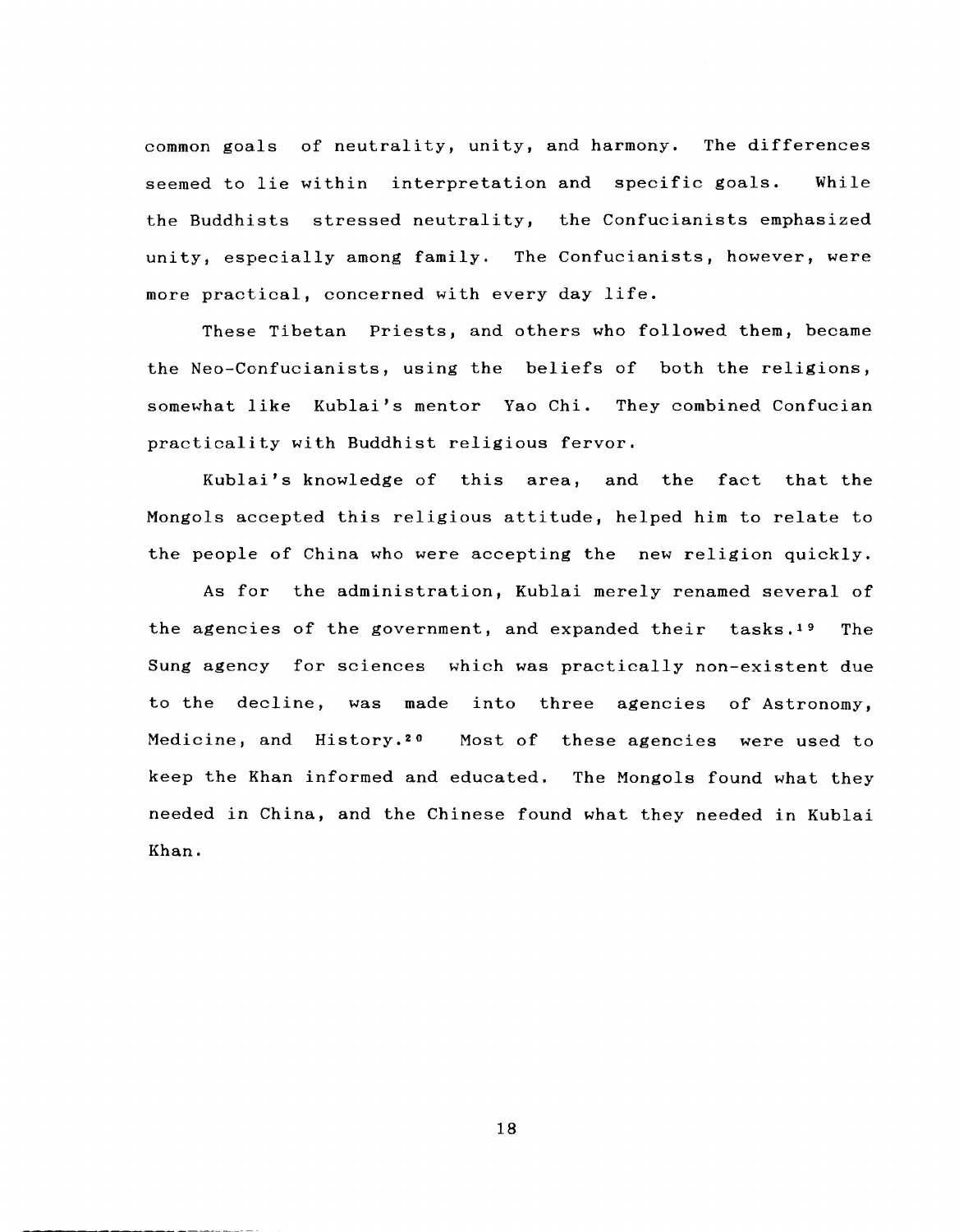### Kublai Khan's Yuan Dynasty

Kublai Khan had been given the governorship of China by his brother Mangu Khan in the  $1250$ 's, and Kublai seized the opportunity. Perhaps, Mangu recognized the fact that with his education, Kublai could be effective in China. He built a beautiful palace in Shang-Tu as a base of operations to destroy the Sung Empire, a task Mangu had put him there to execute. While in China, Kublai began to realize that the Chinese administration constituted the perfect tool for consolidating Mongol power. The Mongols had never really had any kind of administrative system other than the simple kaghan-kuriltai establishment. So when Kublai came to power, he took advantage of and utilized the offices and agencies of the Chinese administration in an effort to consolidate the Mongol effort and establish a base of operations for Mongol conquest.

Kublai changed the name of the agencies and eliminated some of the less important purposes that the agencies had. These agencies were also proclaimed Mongolian, though they retained most of the functions that they previously had. <sup>21</sup> They included offices for reducing tenant farming, redistributing government land to peasant farmers, and educating peasants and nomads alike about agriculture. 22 In fact Kublai

retained most of the Chinese administrators in charge of those agencies since he did not know how the system worked exactly. Kublai felt that the best way to utilize the tool was to have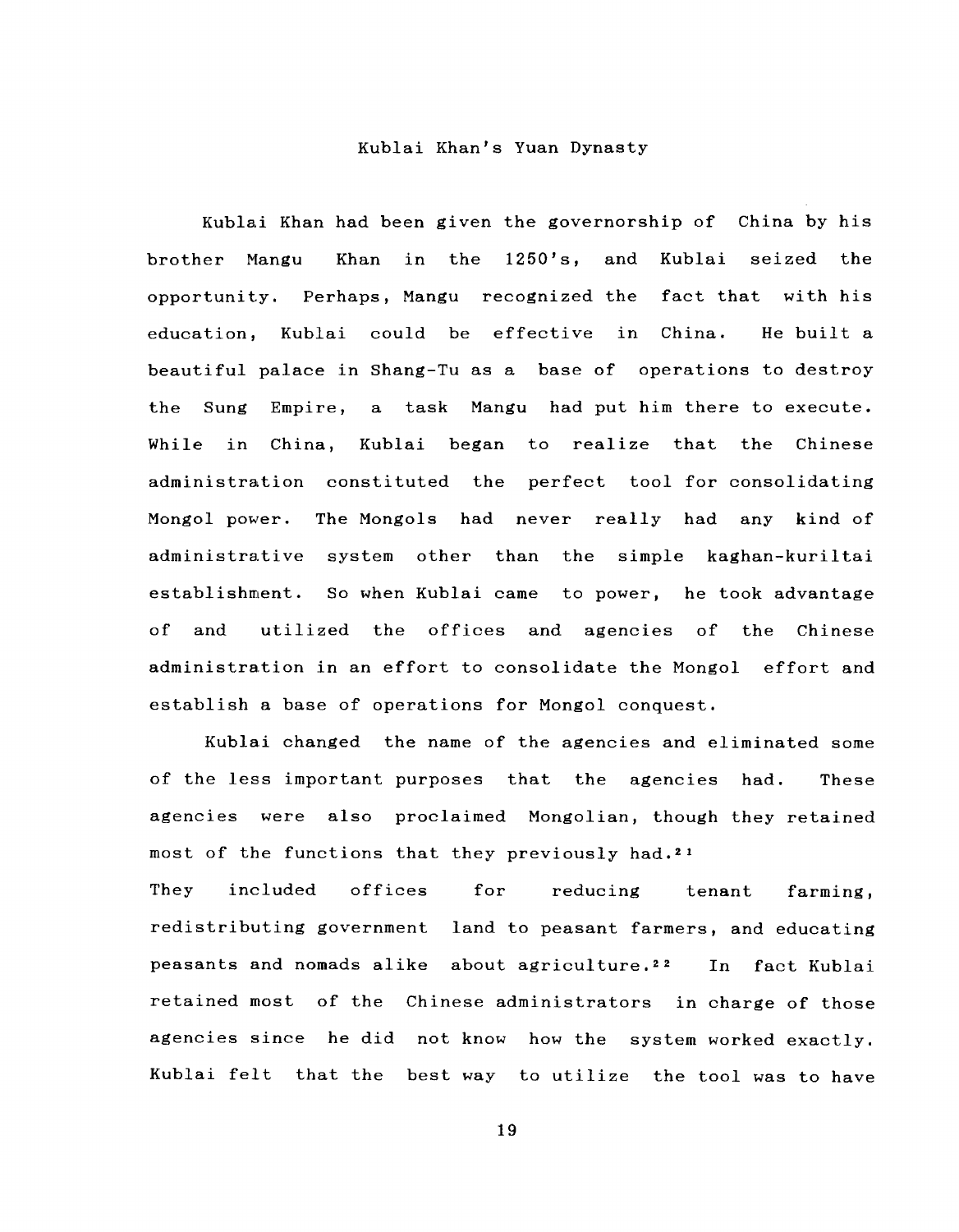someone in charge who knew how to use it. The Mandarin administrators were the only ones who could utilize the system effectively, since the Mongols had no experience with a bureaucratic administration. The Khan proclaimed them Mongolian citizens, no longer under Sung, in an effort to take their identity away and replace it with a new one to which they would be loyal. This is not to say that Kublai necessarily trusted them. Often he would send inspectors out to conquered provinces still being governed by Chinese, to check up on them and make sure his policies were being carried out. If they were not, then his Mongol inspectors would personally carry out the wishes of the Khan.

The Chinese, however, gratefully welcomed and accepted Kublai Khan. The Sung Empire had lost face with the Chinese people, and the Mandarin class, and the people were ready for a new leader who would not overtax, and overburden them to continue a war they did not want. Kublai Khan was willing to provide the Chinese with the economic reform and leadership they needed.

During his reign Kublai enacted a tax program that changed with the peasants' income. If a year was particularly bad for crops, taxes would be lowered, and sometimes not collected at all from those affected.<sup>23</sup> Social welfare programs were created to benefit the old, the handicapped, and the needy. Food, clothes, household items, and tools were often given outright to the peasants. These acts of goodwill could be seen as evidence of his mother's Christian teachings.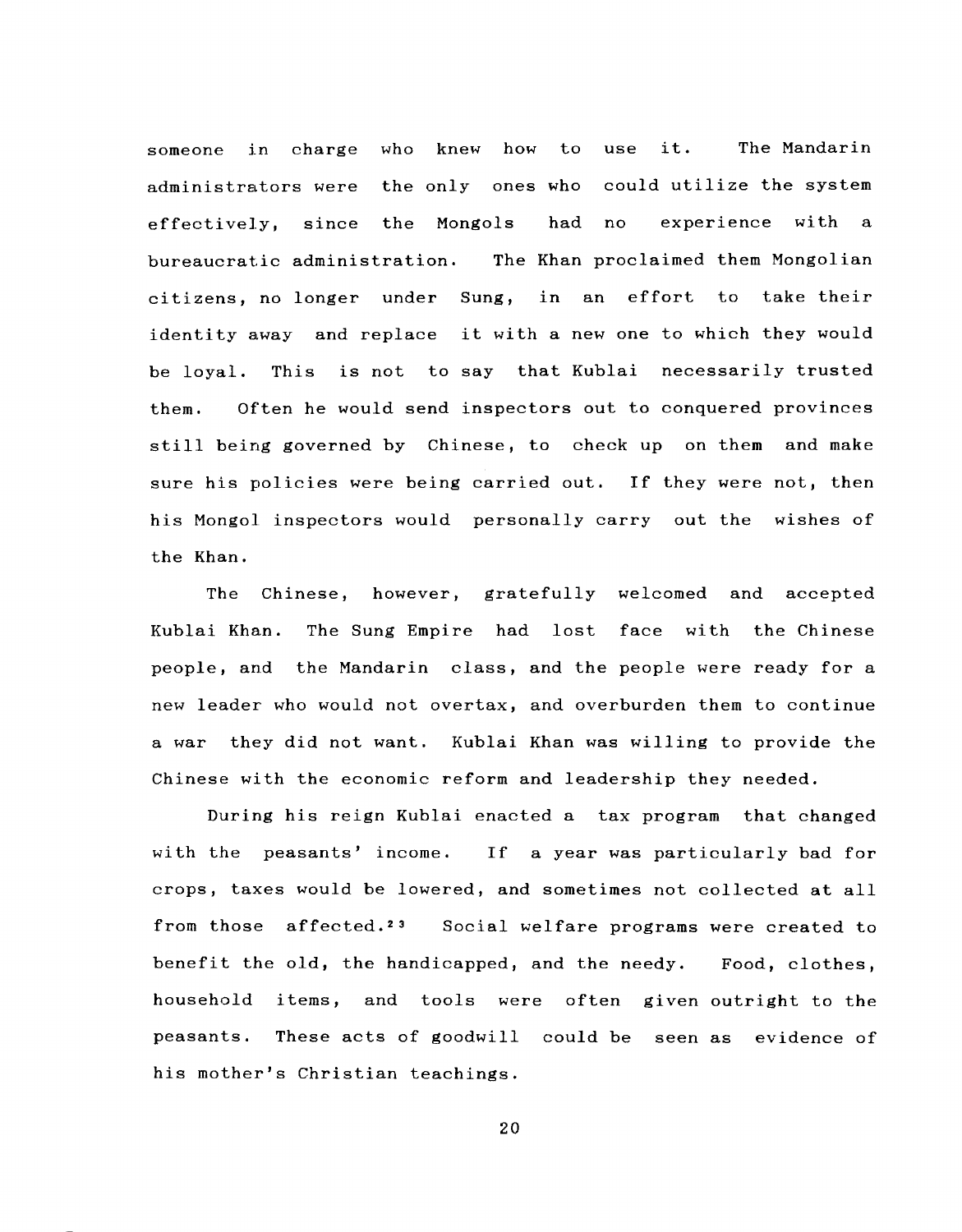Kublai not only accepted Christian teachings, but also advocated Neo-Confucianism, a religion that promoted the unity and harmony that the peasants were searching for amidst the problems caused by the Sung; this was a religion that the peasants were already turning towards. And when Kublai established himself in China he surrounded himself with Tibetan monks who had accepted the Neo-Confucianist beliefs. Here was yet another reason to follow the great Mongol leader. Soon after his reign began, the Chinese peasants, and later the Mandarin class, proclaimed him the Son of Heaven, a true emperor of China, entitled to the Mandate of Heaven. All the pieces began to come together. A nomadic society gone wild with conquest, in need of an administrative body to consolidate and organize its power now had the capabilities to do so by utilizing a bureaucratic administration set up by a centuries-old civilization. The Mongols also promoted a religion the Chinese accepted and believed would benefit their culture. The Mongols effectively assimilated themselves into the administration and procured a position as the new dynasty that would throw out the old (the Sung) and save the peasants of China.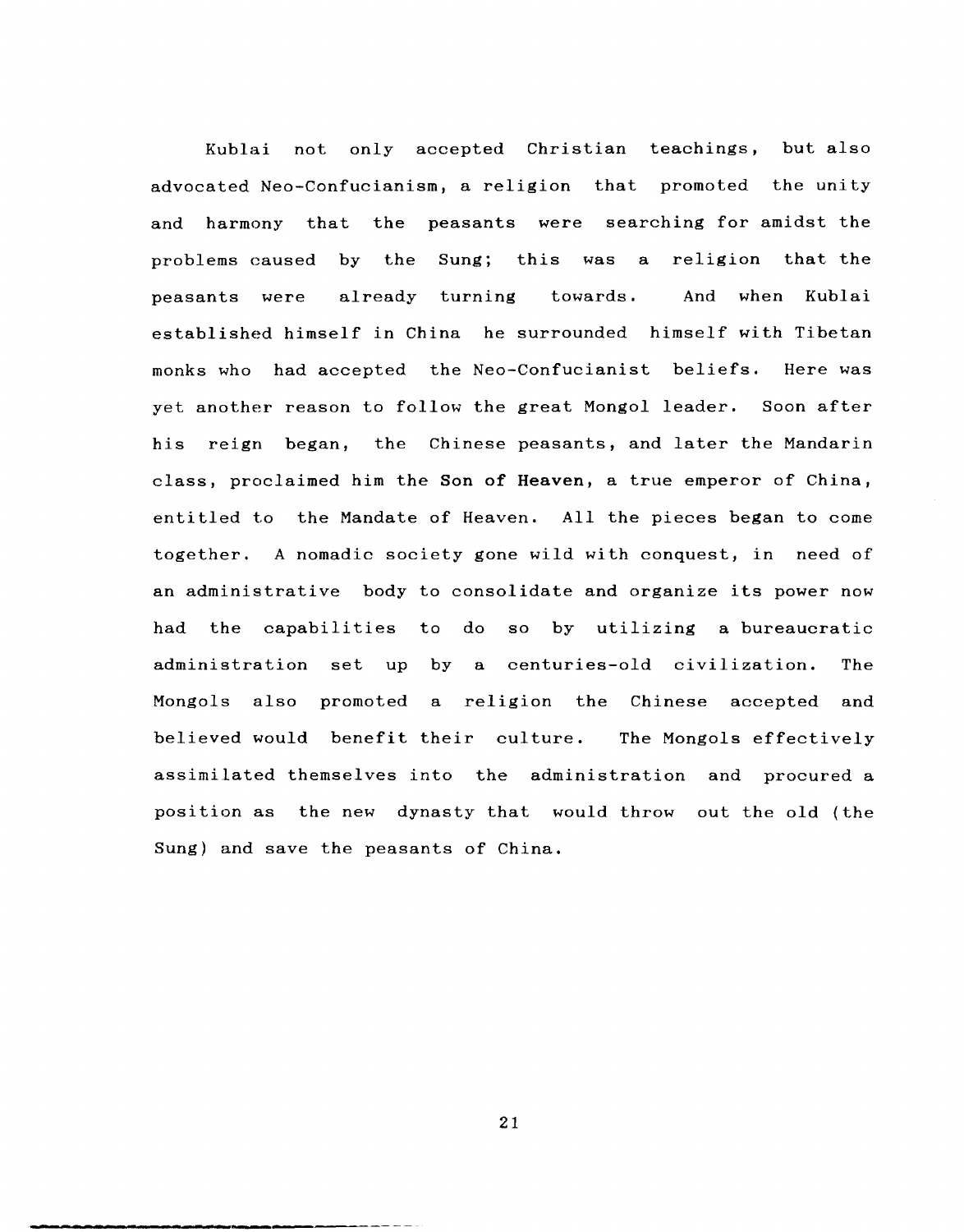## Conclusion

Kublai Khan's reign is rendered magnificent by such historians as Peter Brent, Richard Lister, James Boyle, Bertold Spuler, and W.W. Barthold. His extravagant palace and grounds, and his rich taste is illustrated by Samuel Taylor Coleridge in the poem "Kubla Khan". But, one thing such historians and poets fail to mention is how he became magnificent. They cite his social welfare programs, his "civil" way of handling the enemy, and his tolerance for foreign peoples in his realm, but they do not tell how he was motivated. <sup>24</sup>

Kublai portrayed the traditional role of kaghan, the supreme benefactor, while emperor of China, and founder of the Yuan Dynasty, which he proclaimed in 1279. He provided for all the people of his realm in the tradition of the supreme benefactor of the Mongols. When the people encountered hardships caused by environmental hazards, he suppressed tax collection. When the peasants were hungry or naked, he fed and clothed them. When it came to conquering the Sung, and driving them further south, Kublai's troops had orders from the Khan himself not to touch any non-combatant or their property. When the city of Lin-An, the Sung capital, was taken in 1279, the peasants, merchants, and farmers were not harassed, but instead left completely alone. The Sung imperial seals and state treasure were confiscated, and the four-year-old successor of the Sung was brought to Shang-tu with his mother where Kublai Khan hosted them as guests.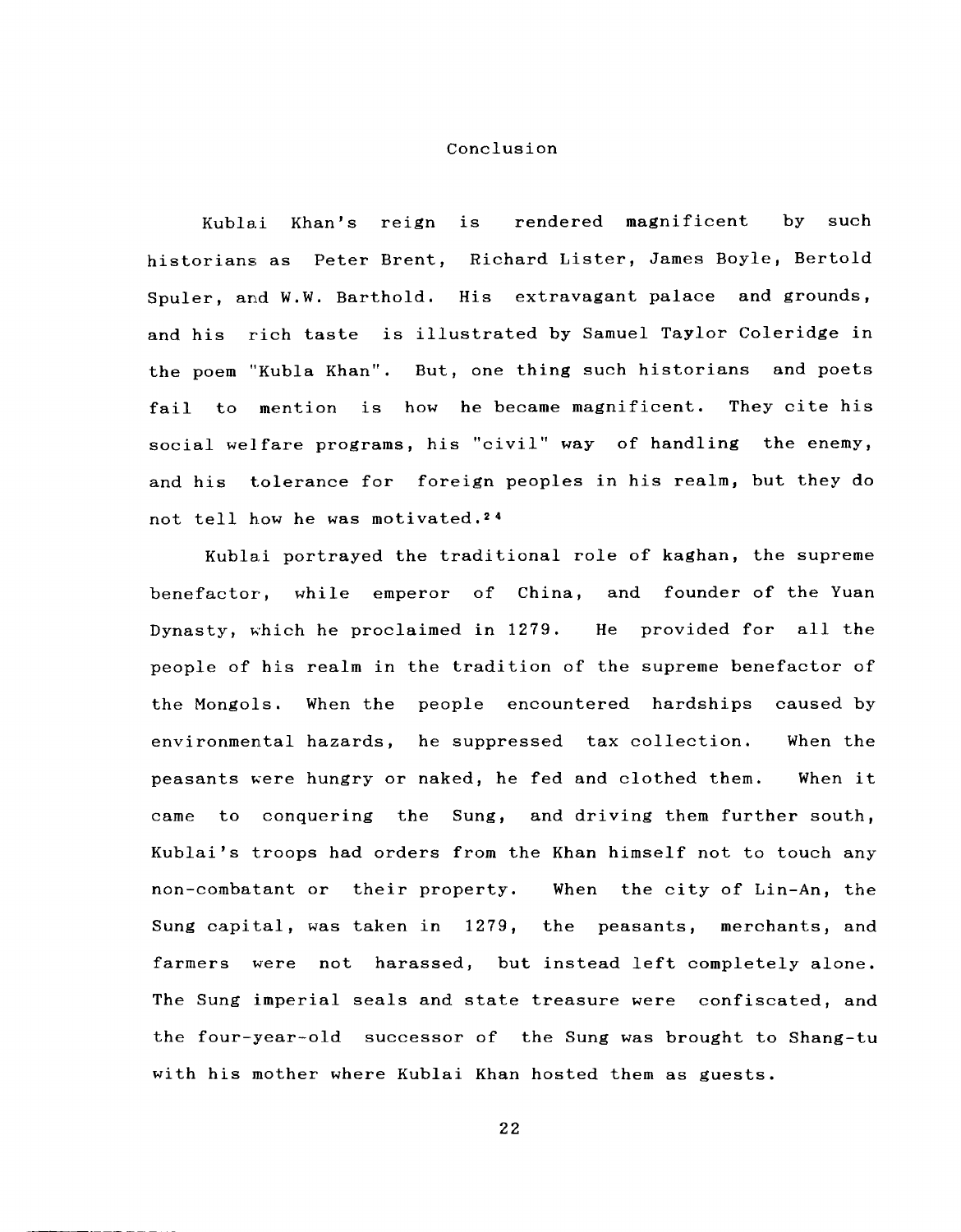These were not merely political moves on Kublai's part. The reasons for his generosity and civility can be attributed to his background. He learned and embraced the teachings of his Nestorian--Christian mother and his Buddhist/Confucianist mentor, and applied these beliefs to his reign. He took the traditions of Mongol leadership and used them in his rule. He was not Machiavellian, but rather a Mongol traditionalist, and civilized. As a Mongol traditionalist he practiced the belief of a supreme benefactor, and stressed the idea of Mongol superiority. As a civilized man he respected all forms of philosophy and religion that existed in his realm, and rationally dealt with all situations that occurred.

Everything the Mongols needed, administration, economic support, and stabilization, China was able to provide. Vice versa, the things that the Chinese needed, guidance and new rule, Kublai was able to provide.

Kublai Khan broke away from the barbarity of the Mongols through his education to realize that he could be both civilized and a great leader. At the same time, he exhibited Mongol tradition that aided the people. For his time, and his race, he truly was a civilized barbarian.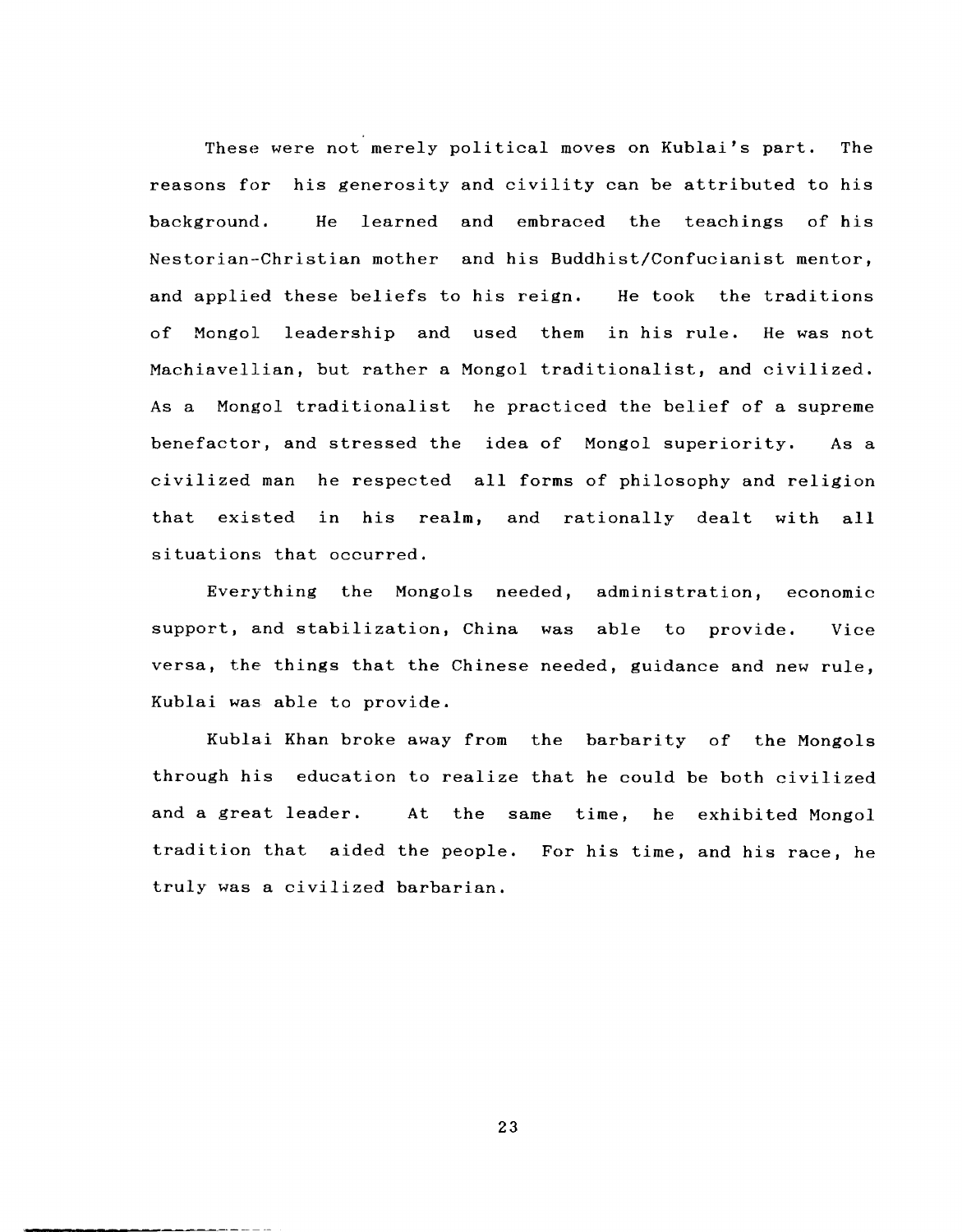### Endnotes

- 1. J. Holmgren, "Observations on Marriage and Inheritances Practices in Early Mongol and Yuan Society with Particular Reference to the Levirate" Journal of Asian History 20, number 2, (1986) pp. 132-144.
- 2. Richard Lister, Marco Polo's Travels in Xanadu with Kublai Khan, (London: Gordon & Cremonesi, 1976) p. 70.

3. Luc Kwanten, Imperial Nomads. (Penn: University of Pennsylvania Press, 1979), p.151.

- 4. There is not much evidence to explain the drastic decline in the levirate practice, but it would seem fair speculation that the nearby tribes would limit this practice considering the new Mongol supremacy. The levirate would, however, most probably be found in the settled areas, between Mongol men and women.
- 5. Ralph Fox, Ghengiz Khan, (New York: Harcourt-Brace, 1936), p. 98.

6. J. Holmgren, "Observations on Marriage and Inheritance There is a problem with evidence here in regards to exactly why Tolui ceded his power to Ogadei. It can be speculated, however, that he was overwhelmed by the new system and structure Ghengiz had created.

- 7. There is a lack of evidence here as to why Kublai was the only son to be exposed to this education while the others spent more time with military affairs.
- 8. Aziz Atiya, History of Eastern Christianity, (Notre Dame, IN: University of Notre Dame Press, 1968) p. 261.
- 9. Aziz Atiya, History of Eastern Christianity, p. 261.
- 10. Wallis Budge The Monks of Kublai Khan. (New York: AMS Press, 1973) p. 159, and Morris Rossabi, "The Muslims in the Early Yuan Dynasty" in China Under Mongol Rule. ed. John Langlois. (Princeton: Princeton University Press, 1981), p. 171.
- 11. Lister, Marco Polo's Travels in Xanadu with Kublai Khan, p. 83.
- 12. There is a lack of evidence on this point. It is not clearly stated anywhere why Kublai was the only one to have a mentor, or even if he was the only one to have a mentor.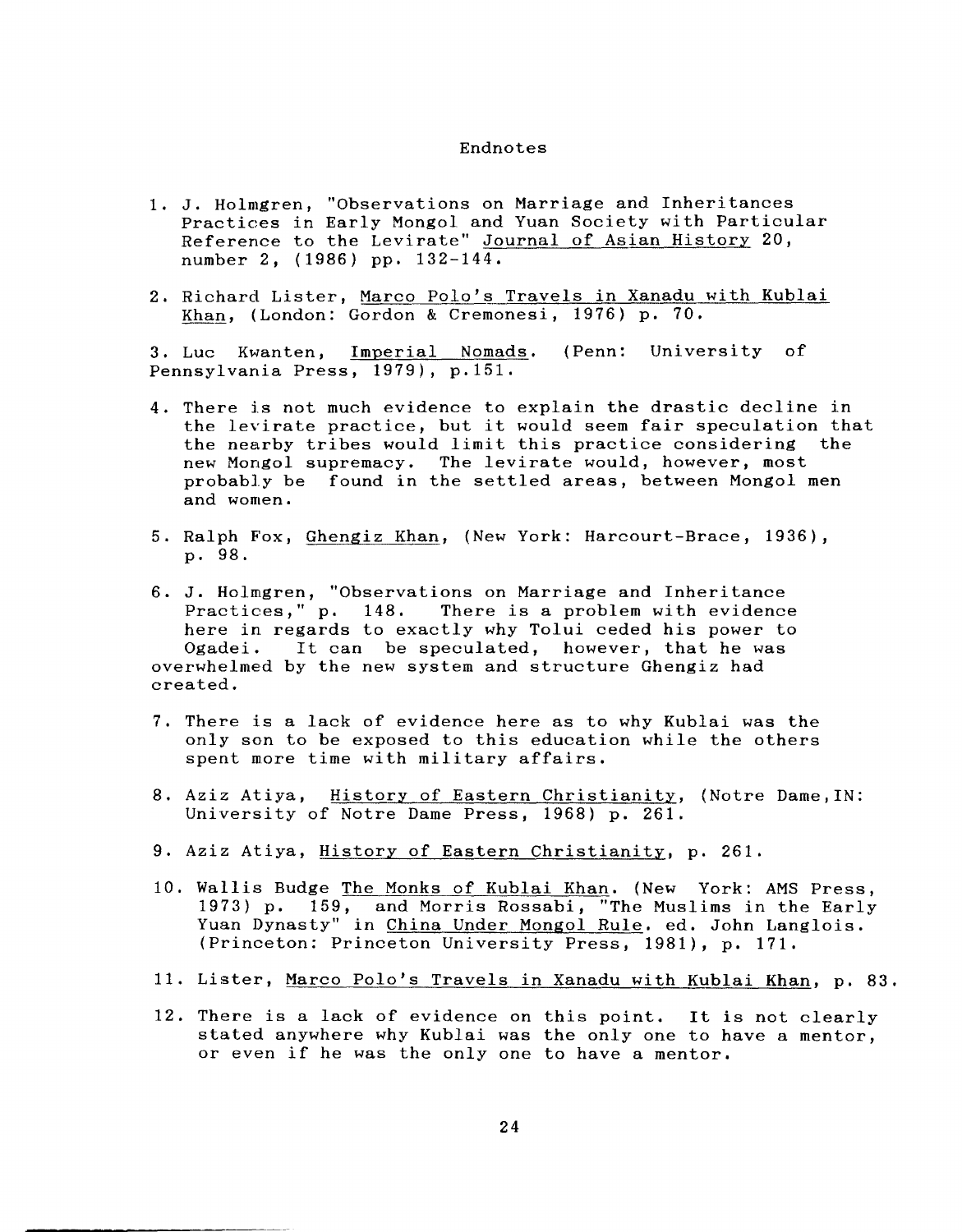- 13. D. H. Smith Chinese Religions, (New York: Holt Rhinehart and Winston, 1968) p. 152. Specific examples were not given.
- 14. J.J. Saunders The History of the Mongol Conquests, (London: Rutledge and Keegan Paul, 1971), p. 125.
- 15. H.F. Shurrman, Economic Structure of the Yuan Dynasty. (Cambridge, MA: Harvard University Press, 1956), pp 28-56.
- 16. V.A. Haisanovsky, "Mongol Law and Chinese Law in the Yuan Dynasty" Chinese Social and Political Science Review 20 (July~ 1936), pp. 266-89.
- 17. Kwanten, Imperial Nomads, p. 150.
- 18. Kwanten, Imperial Nomads, pp 150-153. Kwanten says that the spoils system demonstrated by the Mongols was inefficient. The provinces left behind were ruined economically and the Mongols could do nothing about it because they didn't care enough and didn't have the system to do anything. They needed Chinese administration to be able to consolidate.
- 19. V. A. Raisanovsky, "Mongol Law and Chinese Law in the Yuan v. A. Kaisanovský, "nongol Law and Chinese Law in the response of the response of  $\alpha$ agencies as they were under the Sung and then under Kublai as written in the Yuan Shih Annals.
- 20. David Farquhar, "Structure and Function in the Yuan Imperial Government," in China Under Mongol Rule, ed. John Langlois. (Princeton: Princeton University Press, 1981), p. 105. Farquhar goes into great detail of how the Mongol utilization of the Chinese administration was tightly centralized, consisting of many agencies the Khan formed himself to aid the people.

21. Raisanovsky, "Mongol Law and Chinese Law in the Yuan Dynasty", pp 266-269.

- 22. H.F. Schurrman, Economic Structure of the Yuan Dynasty, pp 26-56.
- 23. H.F Schurrman, Economic Structure of the Yuan Dynasty, p. 21. and V.A. Raisanovsky, "Mongol Law and Chinese Law," p. 277.
- 24. Thus far in the works I have studied, there seems to be no connection made between Kublai's background and his actions as Emperor of China. Most works about Kublai Khan focus on his life and military endeavors.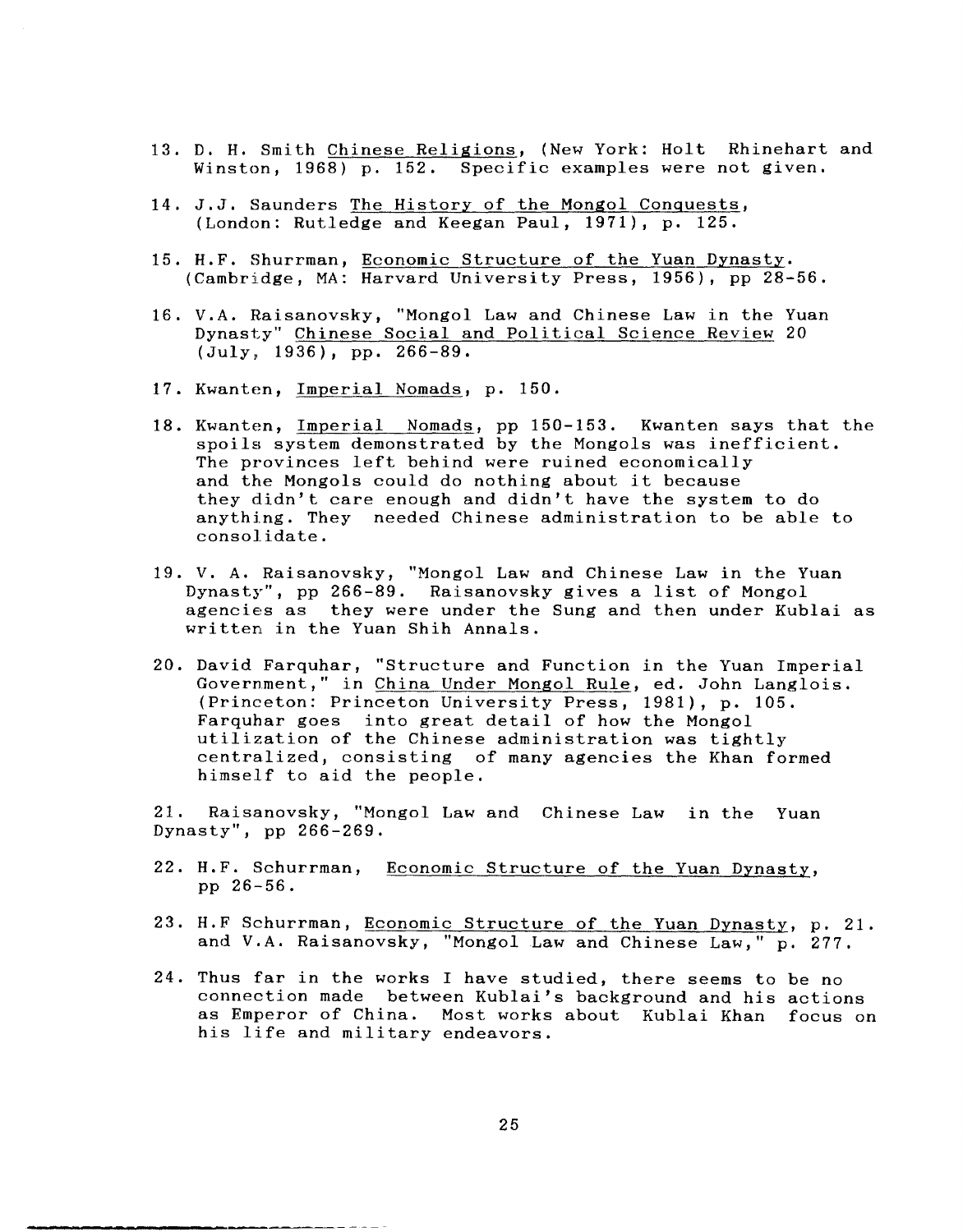#### Bibliography

- Atiya, Aziz. History of Eastern Christianity. Notre Dame, IN: University of Notre Dame Press, 1968.
- Budge, Wallis. The Monks of Kublai Khan,Emperor of China. New York: AMS Press, 1928.
- Chan, Wing-tsit. "Chu Hsi and Yuan Neo-Confucianism." In Yuan Thought. Ed. Hok-Lam Chan & W. T. deBary. New York: Columbia University Press, 1982.
- Farquhar, David. "Structure and Function in the Yuan Imperial Government." In China Under Mongol Rule. Ed. John Langlois. Princeton, N.J.: Princeton University Press, 1981.
- Fox, Ralph. Ghengiz Khan. New York, NY: Harcourt-Brace, 1936.

Gardner, P.M. "Bicultural Oscillation as a Long-Term Adaptation to Cultural Frontiers: Cases and Questions" Human Ecology 13(December 1985): 411-29.

- Holmgren, J. "Observations on Marriage and Inheritances Practices in Early Mongol and Yuan Society with Particular Reference to the Levirate" Journal of Asian History 20(Number 2, 1986): 127- 92.
- Ju-Kang, Tien "Mongol Rulers and Chinese Pirates" History Today 33(September 1983): 33-38.
- Kwanten, Luc Imperial Nomads. Penn: University of Pennsylvania Press, 1979.
- Langlois, John "Political Thought in Chin-Hua under Mongol Rule." In China Under Mongol Rule. Ed. John Langlois. Princeton: Princeton University Press, 1981.
- Lister, Richard P. Marco Polo's Travels in Xanadu with Kublai Khan. London: Gordon & Cremonesi, 1976.
- Raisanovsky, V.A. "Mongol Law and Chinese Law in the Yuan Dynasty" Chinese Social and Political Science Review 20(July, 1936): 266-89.
- Rassabi, Morris. "The Muslims in the Early Yuan Dynasty." In China Under Mongol Rule. Ed. John Langlois. Princeton: Princeton University Press, 1981.
- Schurmann, H.F., Economic Structure of the Yuan Dynasty. Cambridge, MA: Harvard University Press, 1956.
- Schwartz, Benjamin The World of Thought in Ancient China.